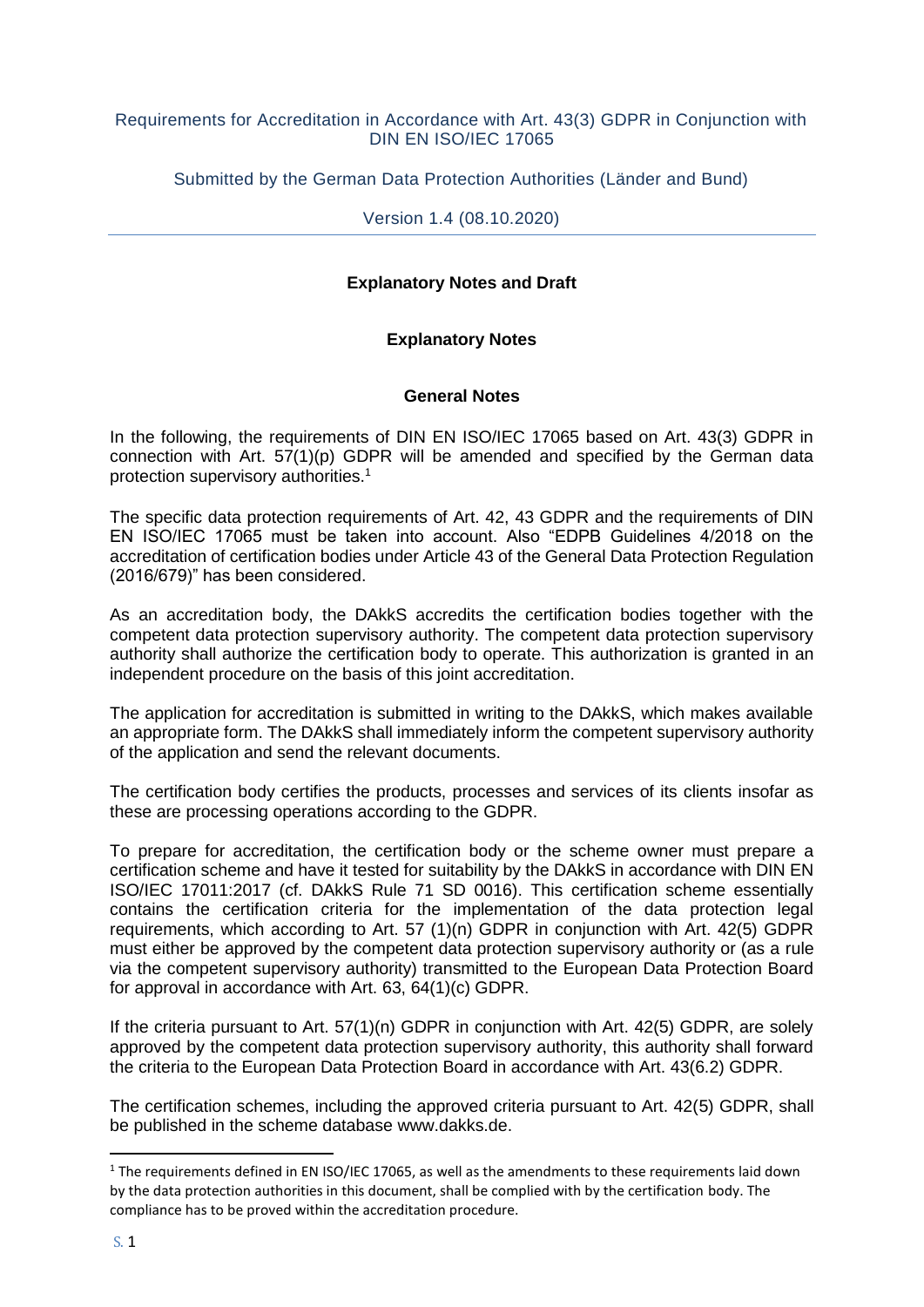With regard to the requirements for these criteria, reference is made to the document "Guidelines 1/2018 on certification and identifying certification criteria in accordance with Art. 42 and 43 of the Regulation 2016/679".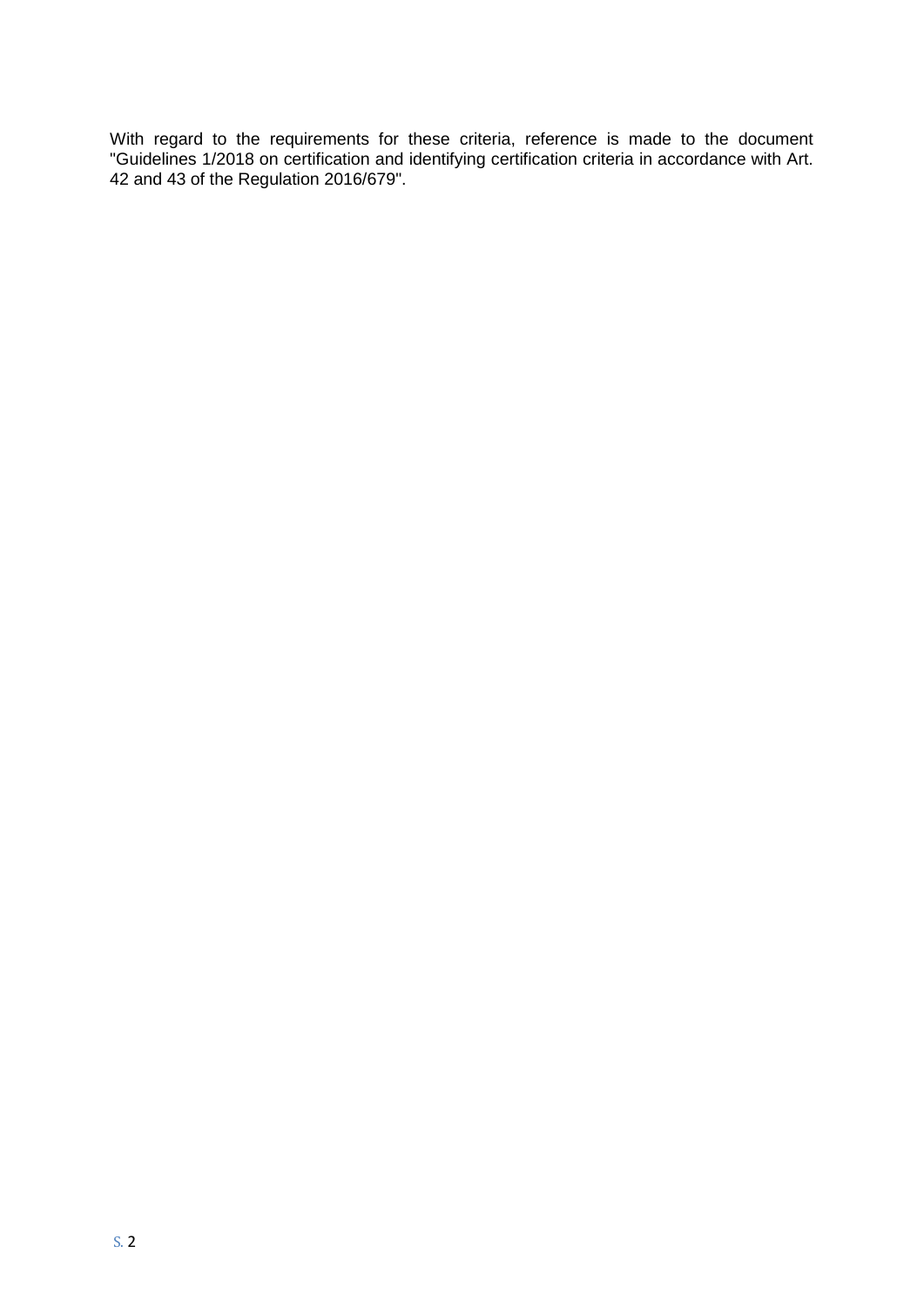#### **Specific Notes**

The following document specifies the requirements of DIN EN ISO/IEC 17065 based on Art. 43(3) GDPR in connection with Art. 57(1)(p) GDPR by the German data protection supervisory authorities.

It references to the chapters 3 (terms and definitions), 4 (general requirements), 5 (structural requirements), 6 (Resource requirements), 7 (process requirements) and 8 (management system requirements) of the DIN EN ISO/IEC 17065.

The adapted chapters and passages are declared. Where necessary a substantiation is included.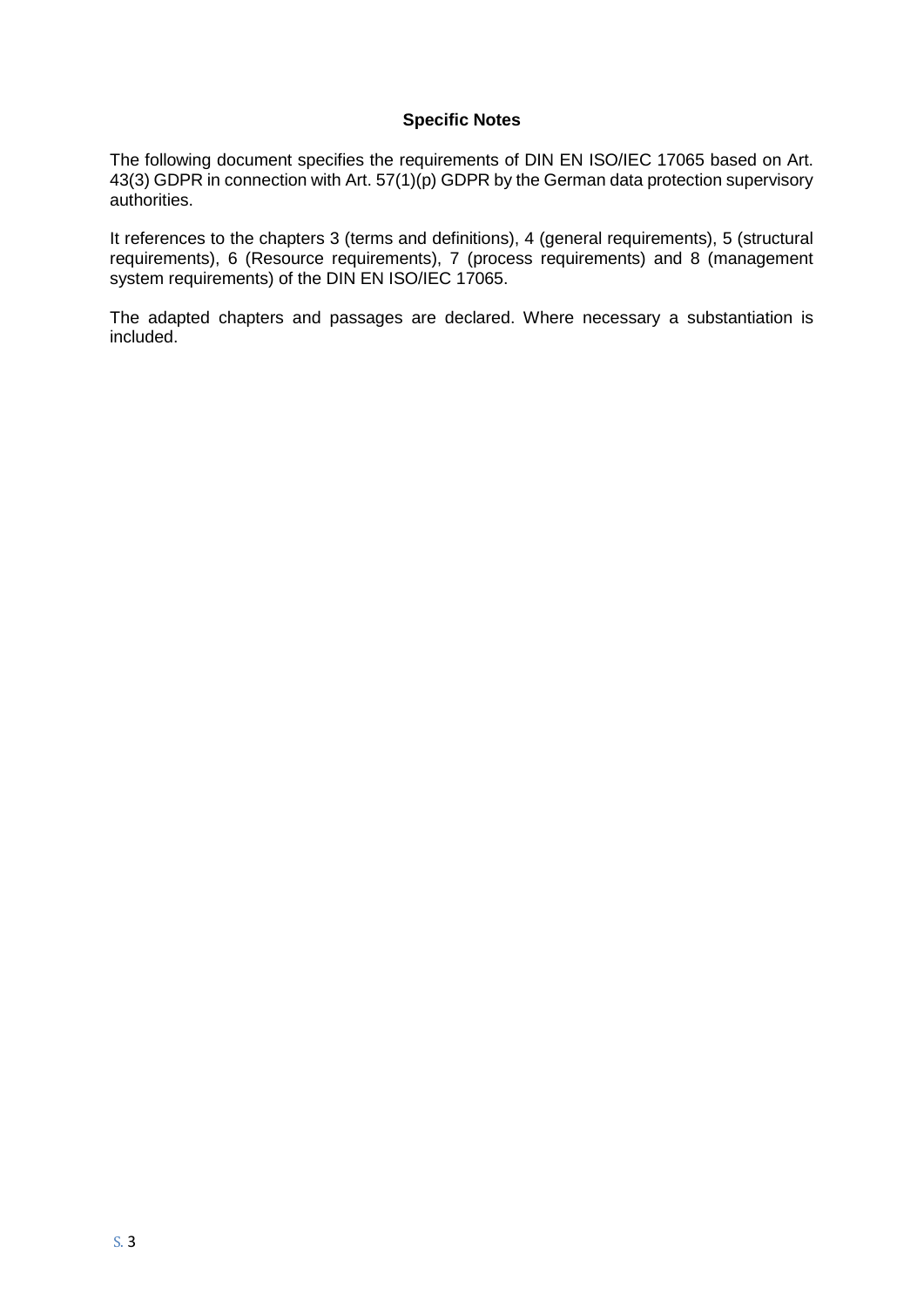### **General**

### **Scopes of Accreditation (Scopes)**

This document does not specify scopes for the accreditation of certification bodies. However, the certification bodies must define and precisely describe the scope of the certification program when submitting the application for program review. The certification program also specifies the required professional experience and expertise of the assessor for the specified areas of application.

#### **Duration of Accreditation**

Accreditation is limited to a maximum of five years pursuant to Art. 43(3) GDPR.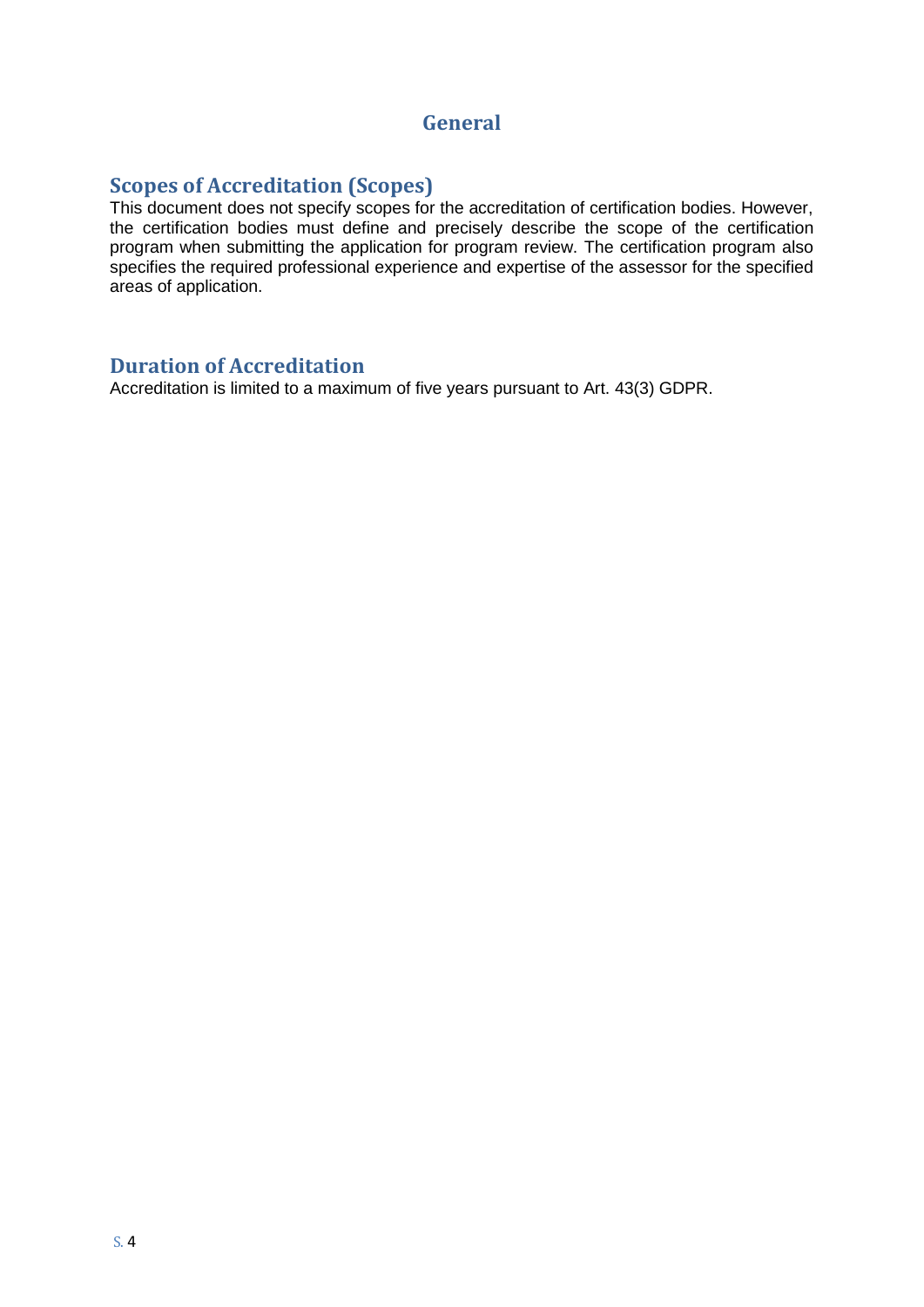## **Specific references to DIN EN ISO/IEC 17065**

## **I. Chapter 3: Definitions**

#### **3.4 Product, 3.5 Process and 3.6 Service (subject-matter of certification)**

Permissible are certification schemes that consider processing operations, which are performed in products, processes and services or with the aid of (even several) products and services and that directly or indirectly confirm compliance with the provisions of the GDPR to the controller or processor.

The subject-matter of certification must meet the requirements of DIN EN ISO/IEC 17065. Thus management systems for the control of data processing are excluded as the subject of certification. Management systems are considered as part of a certification mechanism under the conditions set out in Chapter 7, note 7.4. The subject-matter of certification must also relate to data processing operations.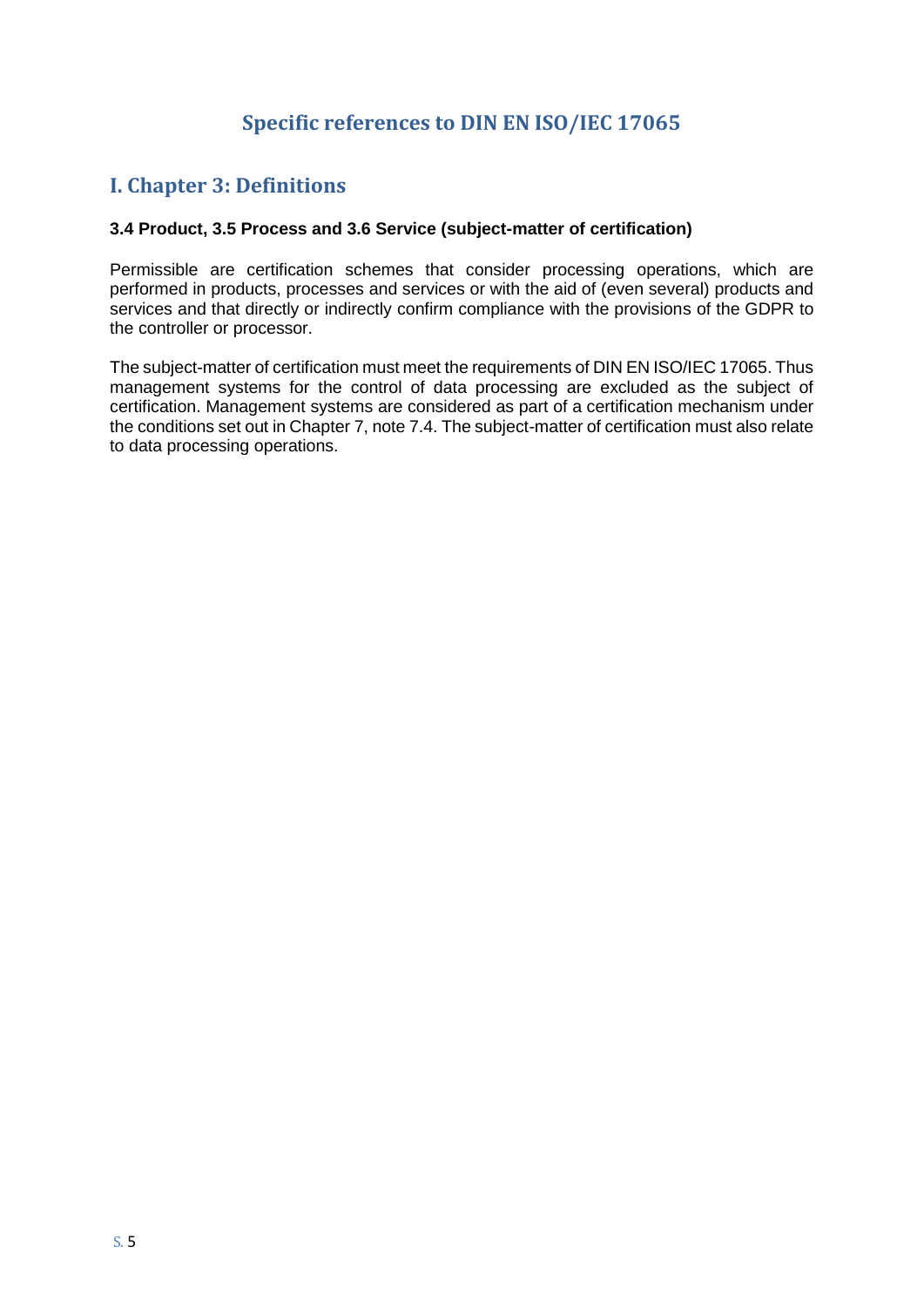## **II. Chapter 4: General Requirements**

#### **Regarding 4.1 Legal and contractual matters**

In addition to the legal responsibility of a certification body, accreditation shall ensure that a certification body is at all times able to demonstrate compliance with the terms of accreditation and its application of the GDPR to client organisations, client organisation's personal data and in respect of its own data controller obligations.

#### **Regarding 4.1.2.2 Certification agreement**

The minimum requirements for a certification agreement (contract between certification body and client) are to be amended by the following points:

- 1. The client's obligation to permanently fulfill the general certification requirements according to 4.1.2.2(a) must (equivalent to the regulation for certification bodies of Art. 43(2)(b) in conjunction with Art. 4 (5) GDPR) also include the certification criteria approved by the competent data protection supervisory authority or the Board.
- 2. The client's obligation to take the necessary precautions for evaluation and supervision in accordance with 4.1.2.2(c)(1) must also contain regulations (equivalent to the regulation for certification bodies of Art.42(2)(c) GDPR), which stipulate appropriate intervals for renewed evaluations or supervisions (regularity).
- 3. The client's obligation to allow full transparency to the competent supervisory authority with respect to the certification procedure including contractually confidential matters related to data protection compliance pursuant to Articles 42(7) and 58(1)(c).
- 4. The client's obligation to provide the certification body with all information and access to its processing activities which are necessary to conduct the certification procedure.
- 5. The client's obligation to comply with the GDPR and without prejudice a reference to the tasks and powers of the supervisory authorities competent under Article 42(5).
- 6. In addition to the minimum requirements mentioned in 4.1.2.2, the certification body shall be entitled to disclose all information necessary for the granting of certification in accordance with Articles 42(8), 43(5).
- 7. The client's obligation to take the necessary precautions for the investigation of complaints according to 4.1.2.2 (c)(2) and (j) must also contain (equivalent to the regulation for certification bodies of Art. 43(2)(d) GDPR) precise explanations on the structure and procedure of complaint management and these must be integrated into the management of the certification body.
- 8. In addition to the minimum requirements mentioned in 4.1.2.2, the consequences of the suspension or withdrawal of accreditation shall also be regulated in the agreement. The consequences of the withdrawal of the accreditation arise from point 4.3.1(c) of DIN EN ISO/IEC 17011:2017 and point M.8.3.2.1 of IAF/ILAC A5:11/2013. The withdrawal of an accreditation has consequences for the clients of the certification body. For this reason, the certification agreement shall indicate and stipulate that the certification of the client is dependent on the accreditation of the certification body. The suspension or withdrawal (termination or revocation) of the accreditation shall result in the invalidity of the certification. Appropriate procedures shall be integrated into the management of the certification body.

In addition to the minimum requirements, mentioned in 4.1.2.2, the transfer of certifications in the case of termination of accreditation according to Art. 43 GDPR shall be regulated in the agreement.

In the case of the termination or the renouncement, the DAkkS assesses whether the transfer of the certification takes place in accordance with the rules. This shall also be regulated in the agreement.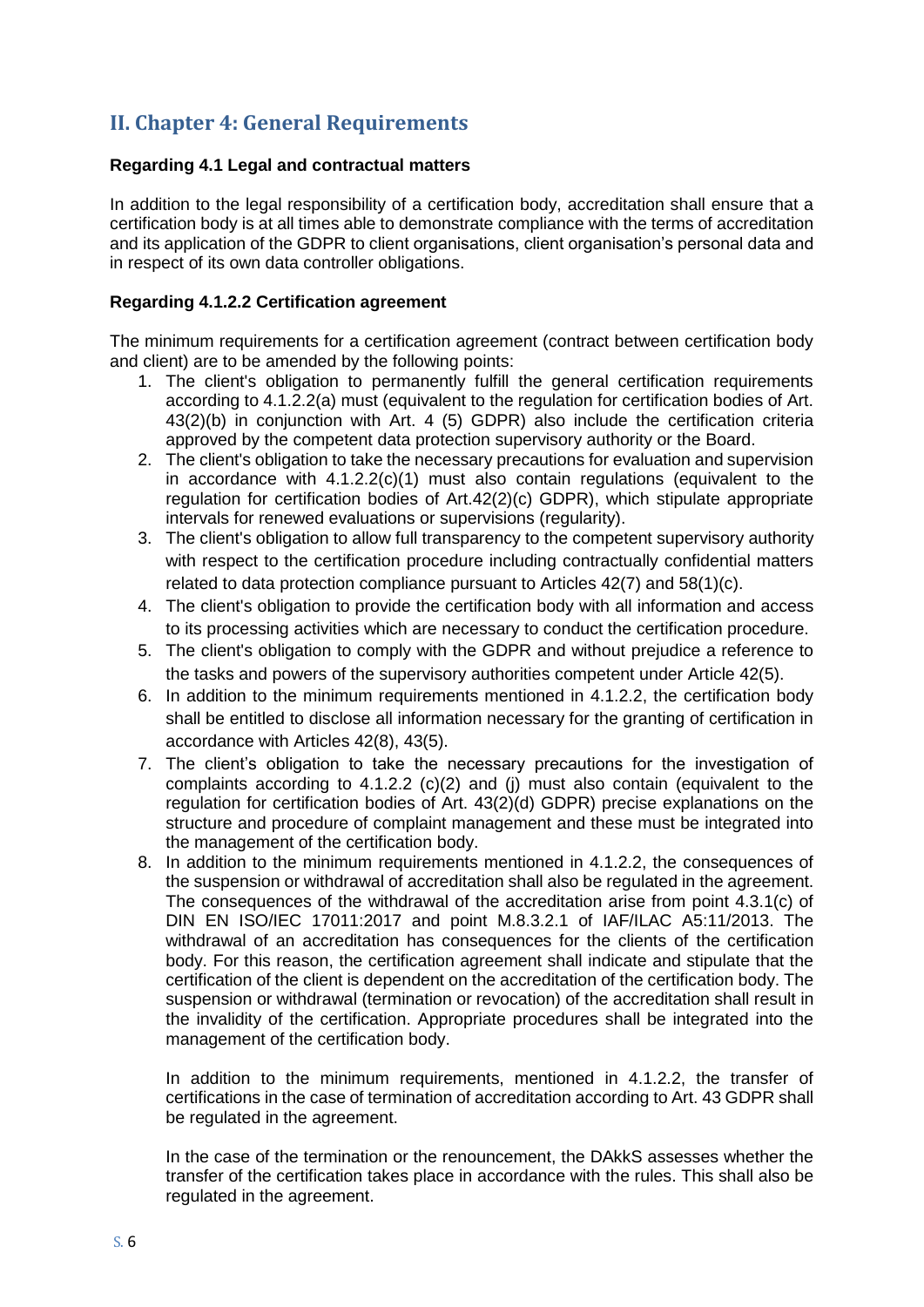- 9. In addition to the minimum requirements, mentioned in 4.1.2.2, compliance with deadlines and procedures shall also be regulated. The certification agreement shall stipulate that deadlines and procedures resulting, for example from the certification scheme or other regulations, must be observed and adhered to.
- 10. In addition to the minimum requirements, mentioned in point 4.1.2.2 (k), an obligation to provide information in the event of changes in actual or legal circumstances must also be regulated. It is to be stipulated that clients have an obligation to inform the certification body in the event of significant changes in actual or legal circumstances and in its products, processes and services concerned by the certification. The certification body is obliged to determine the facts of the case within 4 weeks and to take appropriate measures, when made aware of such changes, which could have an impact on the compliance assessment statement.
- 11. In addition to point 4.1.2.2 of DIN EN ISO/IEC 17065, the expected duration of the process is agreed between the parties involved and defined contractually.

#### **Regarding 4.2 Handling impartiality**

According to 3.13 DIN EN ISO/IEC 17065, the certification body is only considered impartial if its independence and objectivity are guaranteed. Conflicts of interest shall not exist. Otherwise the execution of the activity is not possible.

The GDPR stipulates in Article 43(2)(a) and (e) separate provisions on demonstrating independence respectively the absence of conflicts of interest. The rules of DIN EN ISO/IEC DIN 17065 shall be supplemented as follows:

#### **Regarding 4.2.1**

Impartiality in this sense is only given, if the following additional requirements are met:

- 1. In accordance with Art. 43(2)(a) GDPR, separate evidence of the independence must be submitted to the competent data protection supervisory authority. This applies in particular to evidence of the financing of the certification body insofar as it relates to ensuring impartiality.
- 2. In accordance with Art. 43(2)(e) GDPR, the certification body must also have demonstrated to the competent data protection supervisory authority that its tasks and obligations do not lead to a conflict of interest. Such conflicts could arise, for example, from a high turnover dependency on clients or other economic pressure on the certification body.
- 3. In accordance with DIN EN ISO/IEC 17065, the certification body must also be a third party within the meaning of DIN EN ISO/IEC 17000:2005. A third party is a body which is independent, examines the subject-matter of certification and is independent of any interests as a user of the subject-matter of certification. Pursuant to Article R 17 para 3, first sentence, of Decision No 768/2008/EC, a certification body must be an independent third party, who is in no way affiliated with the entity it assesses. Paragraph 4 of Article R 17 provides that a certification body, its top management and the employees responsible for carrying out the conformity assessment tasks may not be the designer, manufacturer, supplier, installer, purchaser, owner, user or maintenance operators of the products under assessment nor may they be authorized representatives of one of these parties, unless this relationship does not call the impartiality of the parties into question, because it is of minor importance. Therefore, the necessary impartiality and the separation of the bodies involved must be ensured and documented. A body that concludes contracts with certification clients is not a third party. Consequently, in particular awarding bodies and contracting entities and their organizations, which are or may be contract partners, cannot themselves be certification bodies. If a legal separation of the certification body from such an organization was established, the following point applies.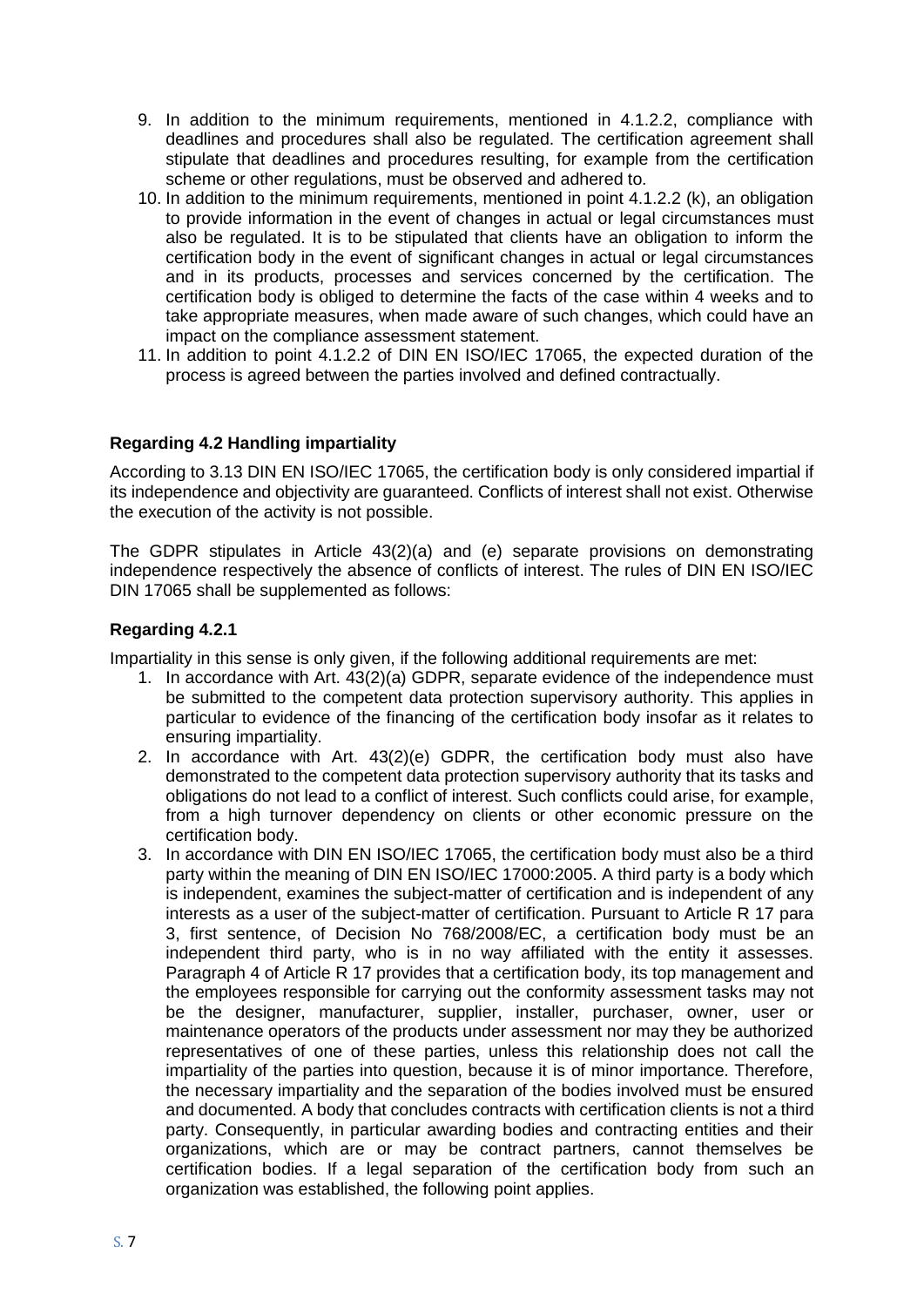#### **Regarding 4.2.7**

According to point 4.2.7 of DIN EN ISO/IEC 17065, the certification body shall ensure that activities of legally separated legal entities, with which the certification body, or the legal entity to which it belongs to, has relations, do not affect the impartiality of its certification activities. It has to be taken into consideration that any type of economic relation between the certification body and the legal entity, depending on its features, may affect the impartiality of its certification activities.

A certification body which belongs to or is controlled by a legal entity (e.g. an association or a public corporation), or has other ties to a legal entity, and whose members or shareholders are manufacturers, suppliers, processors, or controllers certified by this certification body, can only be regarded as an independent third party if it is independent pursuant to Art. 43(2)(a) GDPR, more specifically impartial pursuant to 3.13 of DIN EN ISO/IEC 17065 and proven to have no conflicts of interest. This may be the case if

- 1. the certification body is legally separated from the legal entity, and
- 2. the employees of the certification body and of the legal entity are separated and (the employees of the legal entity) do not work for the certification body in any way, particularly not in certification, testing and inspection procedures (see only 4.2.8 of DIN EN ISO/IEC 17065:2013); and
- 3. the top management of the certification body commits itself to impartiality in the shareholders' agreement or in the statutes of the certification body, according to item 4.2.5 of DIN EN ISO/IEC 17065, and
- 4. if the statutes of the certification body and/or the shareholders' agreement contain a clause on the autonomy of the managing director and/or the head of the certification body, and
- 5. in the substantiation of point 4.2.2 of DIN EN ISO/IEC 17065, there is no economic relation of dependence on the members of the legal person or the legal person itself.

#### **Regarding 4.3 Liability and financing**

In addition to the comments on liability and financing in 4.3, the requirements of 5.3.2 of DIN EN ISO/IEC 17021 shall also be observed:

The certification body must be able to demonstrate that it has assessed the risks arising from its certification activities and that it has appropriate measures at its disposal (e.g. insurance or reserves) to cover the liabilities arising from its activities in the geographical regions, in which it operates. The certification body shall demonstrate its financial stability and independence. The decision with respect to the selection and designation of the supporting documents lies within the discretion of the DAkkS and the responsible data protection supervisory authority. The certification body must have pecuniary damage liability insurance appropriate to the scope of its activities. The calculation of the necessary coverage shall be based on a risk assessment by the certification body.

#### **Regarding 4.6 Publicly accessible information**

Pursuant to 4.6(d), information concerning the handling of complaints and appeals shall be published by the certification body in accordance with Art. 43 (2)(d) GDPR. At the same time, this publication obligation does not only refer to individual incidents, but also to the structure and procedure for handling complaints by the certification body.

Pursuant to Art. 42(3) GDPR, in addition to 4.6(a) the information concerning the certification schemes used by the certification body, all versions of the certification procedures as well as the approved criteria in accordance with Art. 42(5) GDPR stating the authorized duration of applicationare to be published. The form of publication should be appropriate in order to inform the public as comprehensively as possible. This is usually guaranteed by the electronic form.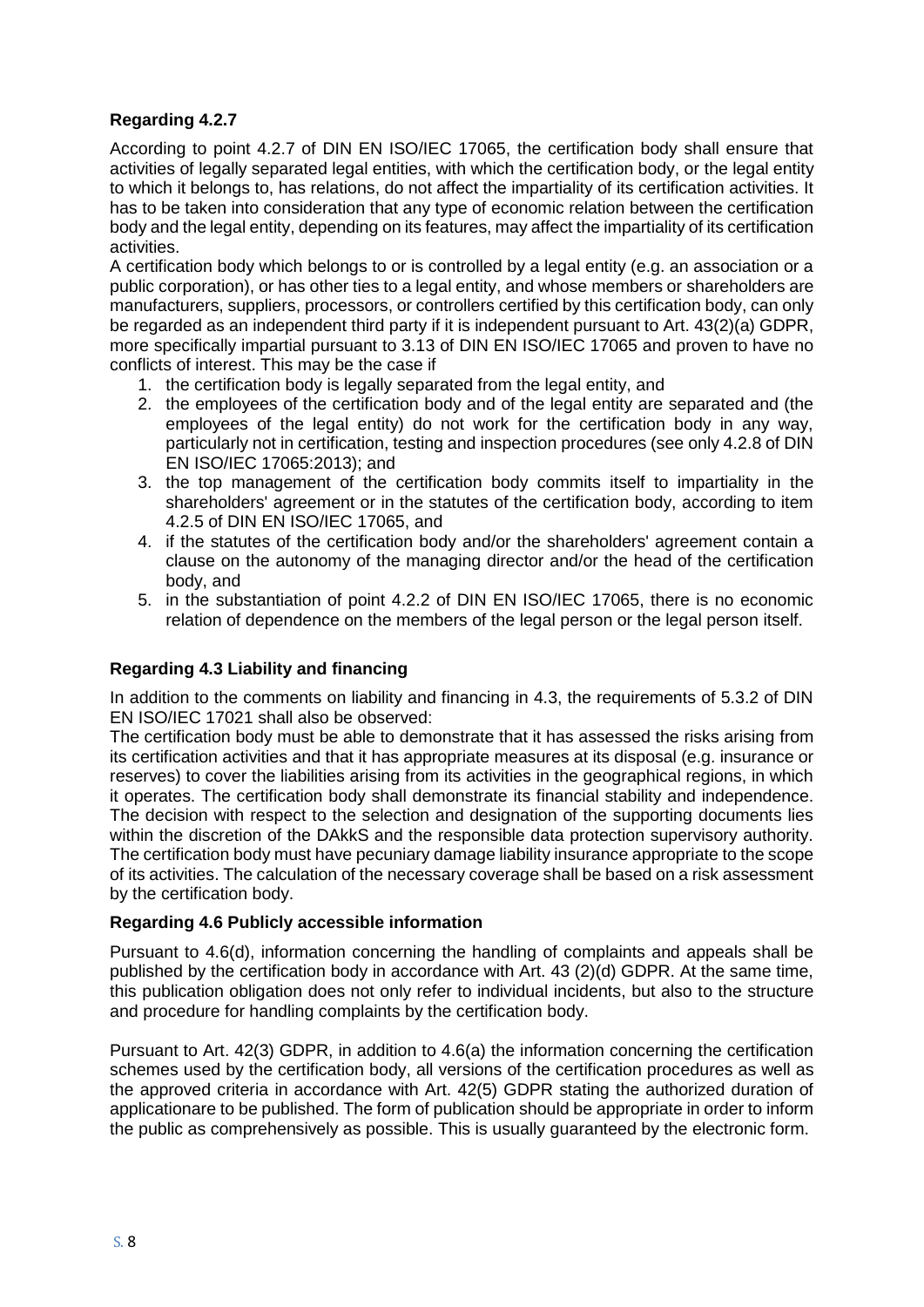## **III. Chapter 5: Structural Requirements**

According to 3.13 DIN EN ISO/IEC 17065, the impartiality of the certification body is only given, if its independence and objectivity are guaranteed. Additionally to Chapter 5.2 (Chapters 5.1.1 and 5.2) of DIN EN ISO/IEC 17065, the certification body must prove to the satisfaction of the competent data protection supervisory authority within the accreditation procedure that the mechanism to ensure independence meets the requirements of Art. 43(2)(a) and (e) GDPR and that their tasks and obligations do not lead to a conflict of interest. Independence means that the body in question can act completely free from instructions and pressure and that its financial stability is ensured.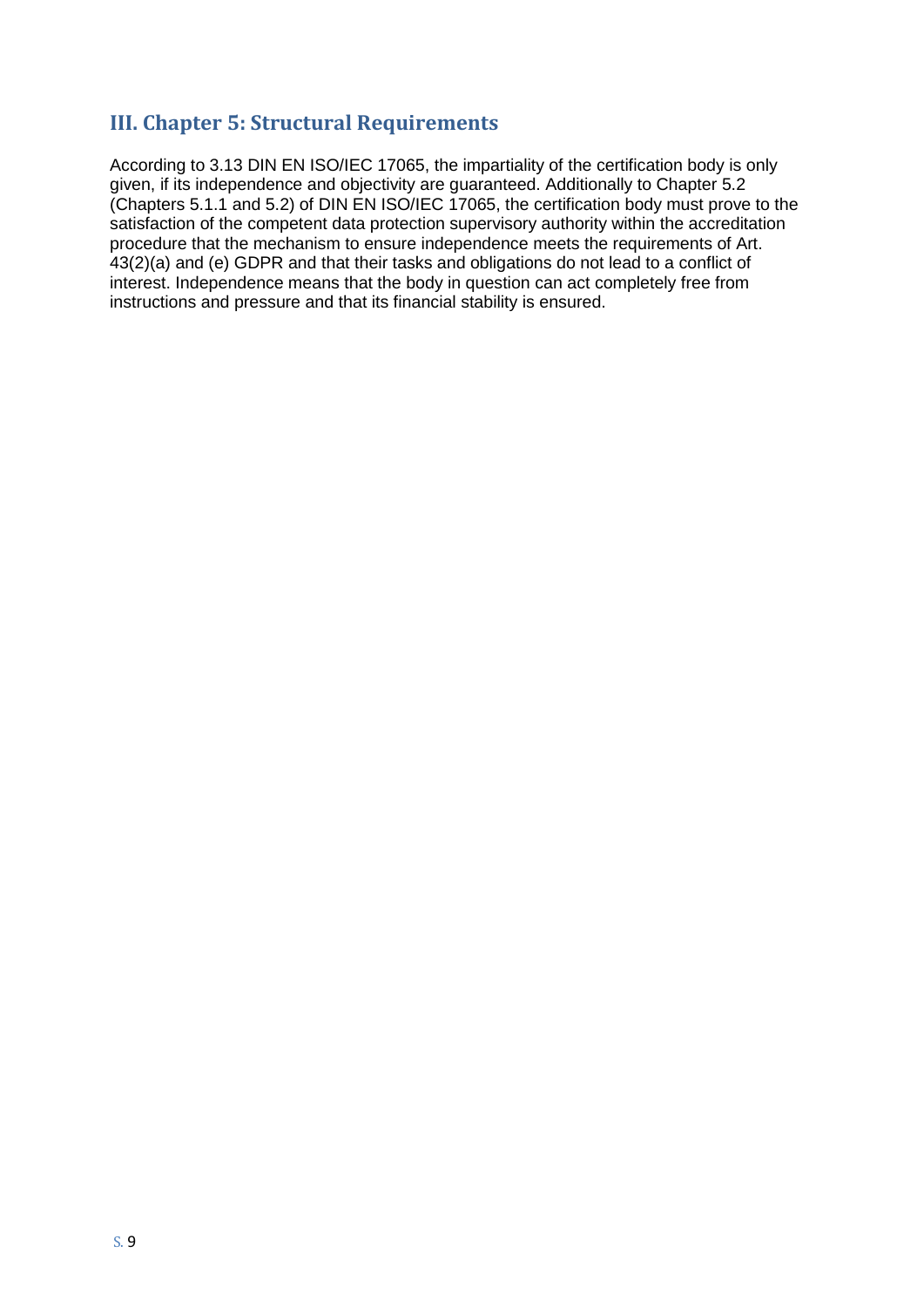## **IV. Chapter 6: Resource Requirements**

In addition to Chapter 6 of DIN EN ISO/IEC 17065, in accordance with the GDPR, in order to be accredited as a certification body, the certification body must be able to demonstrate the following:

- 1. Appropriate expertise regarding data protection (Art. 43(1) GDPR)
- 2. Independence and expertise regarding the subject-matter of the certification (Art. 43(2) GDPR)

#### **Regarding 6.1.2.1 Human resources competence**

The certification body shall have and be able to demonstrate resources with relevant and appropriate knowledge in the following areas:

- 1. Knowledge of the relevant standards for conformity assessment (in particular ISO standards, laws, etc.)
- 2. Knowledge of the management systems relevant to the certification area (e.g. ISO 9001 /27001 /27017 /27018 / 27701/ IT-Security)
- 3. Knowledge of data protection law (GDPR/Federal Data Protection Act (BDSG)/relevant federal state data protection laws)
- 4. Knowledge of telecommunication law as well as the law of information society services respectively the ePrivacy Regulation
- 5. Where appropriate, knowledge of further relevant data protection standards, based on the certification schemes applied.

Furthermore, knowledge and experience in technical and organizational data protection must be ensured and demonstrated, in particular in the areas listed in Annex 3, as far as they are relevant for the certification scheme used.

The employees responsible for the evaluation and decision-making must have completed a relevant university degree recognized in the Federal Republic of Germany.

Both legal and technical expertise must be present within the responsible employees, but not necessarily within one person.

Specifically, the following conditions must be fulfilled and demonstrated:

Technically: (No. 2 or No. 3 must be fulfilled in addition to No. 1):

- 1. At least one degree in accordance with  $EQF2<sup>2</sup>$  at a German state or state-recognized higher education institution which is predominantly characterized by the subjects of computer science, technology, mathematics or a subject comprisesing corresponding IT examinations or if the competent authority has conferred the right to make use of the designation "engineer".
- 2. For decision-makers, a degree according to EQF2 level  $6<sup>3</sup>$  (e.g. Bachelor) requires at least five years of professional experience, and a degree according to EQF2 level  $7<sup>4</sup>$ (e.g. Master) requires at least four years of professional experience in technical data

1

<sup>2</sup> EQF2 – European Qualifications Framework

<sup>3</sup> Level 6 - first cycle (Bachelor's or equivalent degrees according to the European Qualifications Framework), with advanced knowledge in a field of work or learning, demonstrating mastery of the subject and capacity for innovation, and necessary to solve complex and unforeseeable problems in a specialised field of work or learning, based on a critical understanding of theories and principles.

<sup>&</sup>lt;sup>4</sup> Level 7 - second cycle (Master's or equivalent degrees according to the European Qualifications Framework), with highly specialised knowledge, specialised problem-solving skills, as a basis for innovative thinking, to acquire new knowledge and develop new processes and to integrate knowledge from different fields.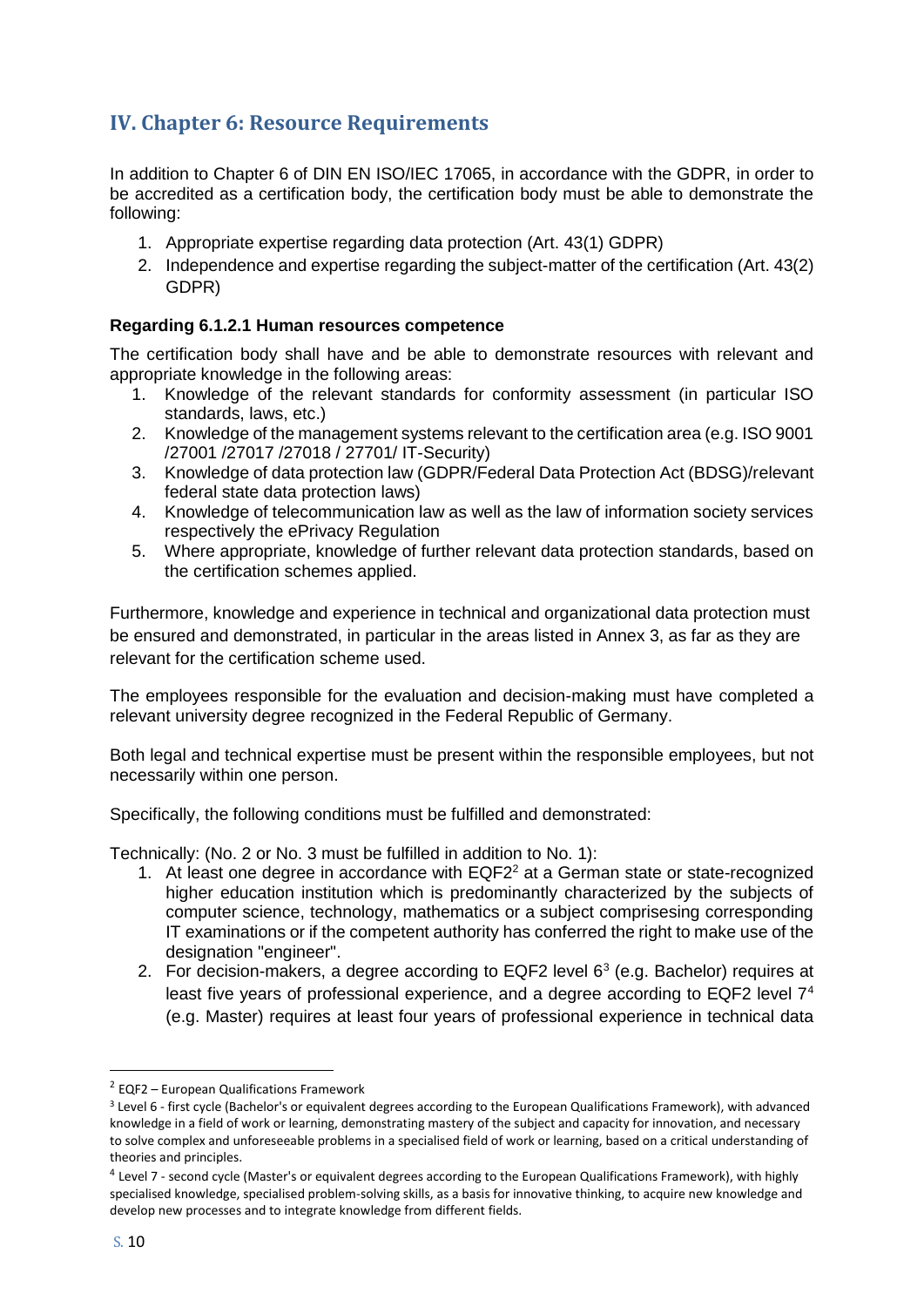protection with focus on more general and comprehensive expertise and professional experience in data protection.

3. For evaluators, a degree according to EQF2 level 6 (e.g. Bachelor) requires at least five years of professional experience, a degree according to EQF2 level 7 (e.g. Master) requires at least three years of professional experience in technical data protection and knowledge and experience in the testing procedure (e.g. certifications/audits).

Legally: (No. 2 or No. 3 must be fulfilled in addition to No. 1):

- 1. The legal competence is acknowledged to individuals, who have studied law at a German state or state-recognized university for at least eight semesters and have obtained the academic degree Master (LL.M.) or who have passed the 1st Legal State Examination.
- 2. Decision-makers must have at least four years of professional experience in data protection law with focus on more general and comprehensive expertise and professional experience in data protection.
- 3. Evaluators must have at least three years of professional experience in data protection law as well as knowledge and experience in the audit procedures (e.g. certifications/audits).

In order to be able to assess the competence of the body to be accredited, the accreditation procedure is accompanied by an on-site inspection (witnessing model/see Annex 2) in addition to reviewing the documents submitted in writing.

The employees in charge of evaluation and decision-making must keep their knowledge on the procedures and relevant information up to date. Proof of knowledge can be demonstrated by training certificates, relevant work experience (e.g. certification procedures carried out) or in other ways the competent data protection supervisory authority deems satisfactory for the accreditation procedure respectively the surveillance assessments of the accredited certification body.

The assessment of the equivalence of foreign qualifications shall be based on the documentation referred to in Directive 2013/55/EU concerning the recognition of professional qualifications (OJ L 354, 28.12.2013, p. 132-170) in conjunction with Directive 2006/100/EC of 20.11.2006.

#### **Regarding 6.2.2**

If evaluation activities are outsourced to external bodies, those bodies shall be subject to the same conditions as the certification body. In particular, these data protection-specific requirements have to be observed by the subcontracted body.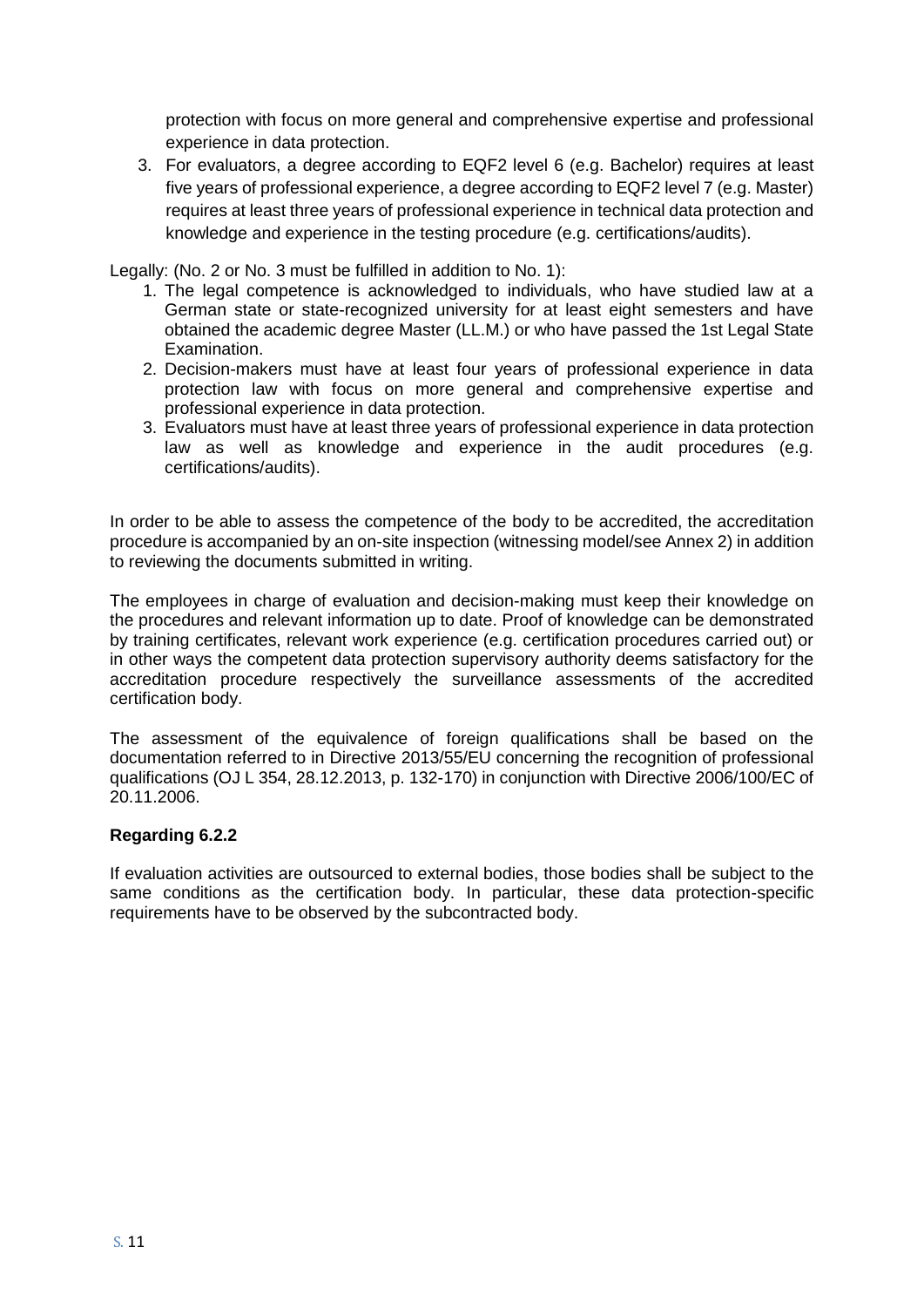## **V. Chapter 7: Process Requirements**

#### **Regarding 7.1 General information**

The certification criteria are part of the certification scheme.

The authorized certification scheme shall include the planned evaluation methods (see 7.4). Reference here for is made to chapter 3.9 of DIN EN ISO/IEC 17065.

#### **Regarding 7.1.2**

The competent supervisory authority shall be notified before a certification body starts operating an approved European Data Protection Seal in a new Member State from a satellite office.

#### **Regarding 7.2 Application**

In addition to point 7.2 of DIN EN ISO/IEC 17065, the client must describe the subject-matter of certification in detail within the application. This also includes the presentation of interfaces and more specifically the transitions to other systems and organisations. In doing so, underlying protocols as well as other guarantees are to be provided. If processors are used to execute the data processing operations of the subject-matter of certification, they shall be named in the application including their adopted responsibilities and associated tasks, and the relevant (joint) controller/processor contract(s) shall be attached to the application.

#### **Regarding 7.3 Evaluation of applications**

In addition to point 7.3 of DIN EN ISO/IEC 17065, the planned evaluation methods shall be contractually stipulated in the certification agreement between the applicant and the certification body taking into account the data protection law applicable to the client.

The monitoring of contracts under 4.1.2.2 shall be part of the management of the certification body.

The period between the completion of the last evaluation and the certification decision may only exceed 3 months in justifiable exceptional cases.

In addition to point 7.3.3 of DIN EN ISO/IEC 17065, the certification body shall demonstrate that appropriate technical and legal competences (e. g. in the field of data protection) exist for the certification activities of the individual case, despite a lack of experience with either, the subject-matter of certification, the scope of application or the type of client.

#### **Regarding 7.4 Evaluation**

The certification body shall ensure that mechanisms used for granting certification describe sufficient evaluation methods for assessing the compliance of the processing operation(s) with the certification criteria. These methods and the findings of the evaluation shall be documented in detail.

In addition to point 7.4.1 of DIN EN ISO/IEC 17065, the evaluation methods laid down in the certification scheme are implemented by the certification body within the framework of the certification.

The appropriate evaluation methods particularly have to cover the following areas: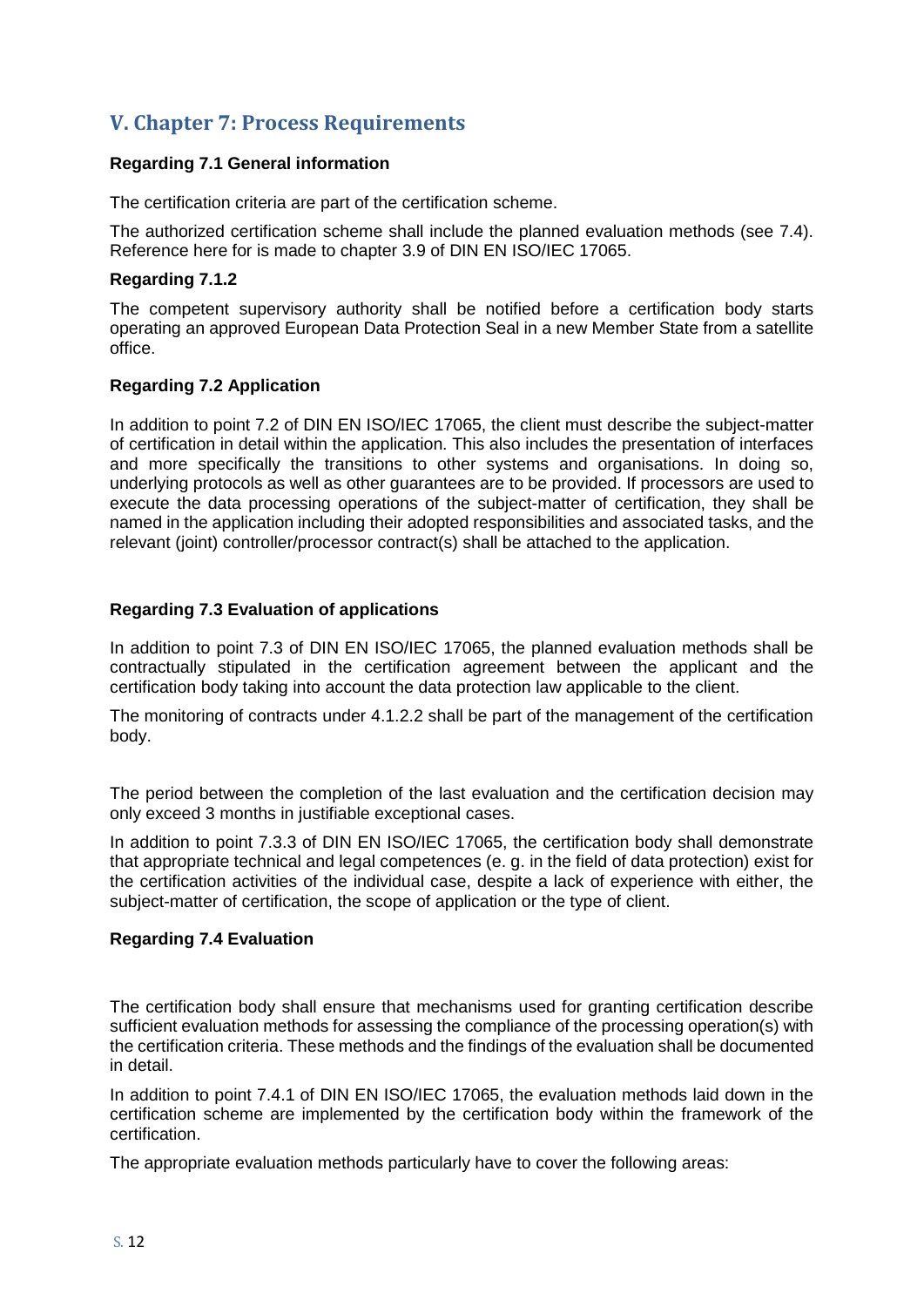- 1. a method for assessing the necessity and proportionality of processing activities in relation to their purpose and where applicable in relation to the data subject concerned,
- 2. a method for assessing the composition and evaluation of all risks considered by the controller and, if applicable the processor, with regard to Art. 5 GDPR and the legal consequences according to Art. 30, 32, 35 and 36 GDPR and the determination of technical and organizational measures according to Art. 24, 25 and 32 GDPR, insofar as the specified legal standards apply to the subject-matter of certification, and
- 3. a method for evaluating remedies, including guarantees, safeguards and procedures, to ensure the protection of personal data in the context of the processing operations forming part of the subject-matter of the certification as well as the demonstration that the legal requirements are being met.

The certification body shall ensure that these evaluation methods are validated. Meaning, comparable evaluation methods are also used in comparable procedures and lead to comparable results. Verification of this is to be submitted to the accreditation body within the assessment of the certification scheme.

In addition to point 7.4.4 of DIN EN ISO/IEC 17065, the evaluation may be carried out by external evaluators previously recognized by the certification body as competent.

The legal and factual relationships of these external evaluators towards the certification body are governed by the provisions of Chapter 6 of DIN EN ISO/IEC 17065, taking into account the aforementioned provisions.

In addition to point 7.4.3 of DIN EN ISO/IEC 17065, the certification body may request further information and/or documentation, it considers necessary for certification during the certification procedure. The certification body has the right to terminate the certification procedure in case the applicant does not comply with the obligation to provide the requested information and/or documentation.

In addition to point 7.4.5 of DIN EN ISO/IEC 17065, the certification body shall define the significance of other certifications hold by the client (e.g. IT-Security, DIN EN ISO/IEC 27001/27002). Certifications which can be considered for evaluation, how and to what extent they can be considered for evaluation shall be described as well as the concrete effects this has on the remaining scope of the evaluation and on the evaluation methods. According to 7.4.5 these evaluations must be completed before the client submits an application and must have been carried out by a conformity assessment body which fulfills the requirements for equivalence according to paragraph 6.2.2.1 DIN EN ISO/IEC 17065.

Existing certifications may particularly be taken into account as follows:

- 1. A data protection certification in accordance with Art. 42 GDPR, where parts of the subject-matter for certification have already been certified by an accredited certification body, can be considered as a partial evaluation.
- 2. However, data protection certifications according to Art. 42 GDPR are not acceptable to completely replace (partial) evaluations. The certification body continues to be obliged to check the current compliance with the requirements (of the submitted certification), at least randomly, and to evaluate existing certifications. Effects on the period of validity of the certification submitted do not result.
- 3. Other certifications, granted by an accredited certification body, as such according to Art. 42 DSGVO (e.g. ISO certifications) can also be considered as a factor for conformity and may be considered within the framework of certification. They are, however, not sufficient to completely replace (partial) evaluations. Here, too, the certification body is obliged to monitor compliance with the requirements by means of the verification of the audit report at least randomly and to evaluate the adequacy of the existing certifications.
- 4. The time limitation of the certificates to be considered shall be documented and kept available according to 7.7 (resp. 7.7.2).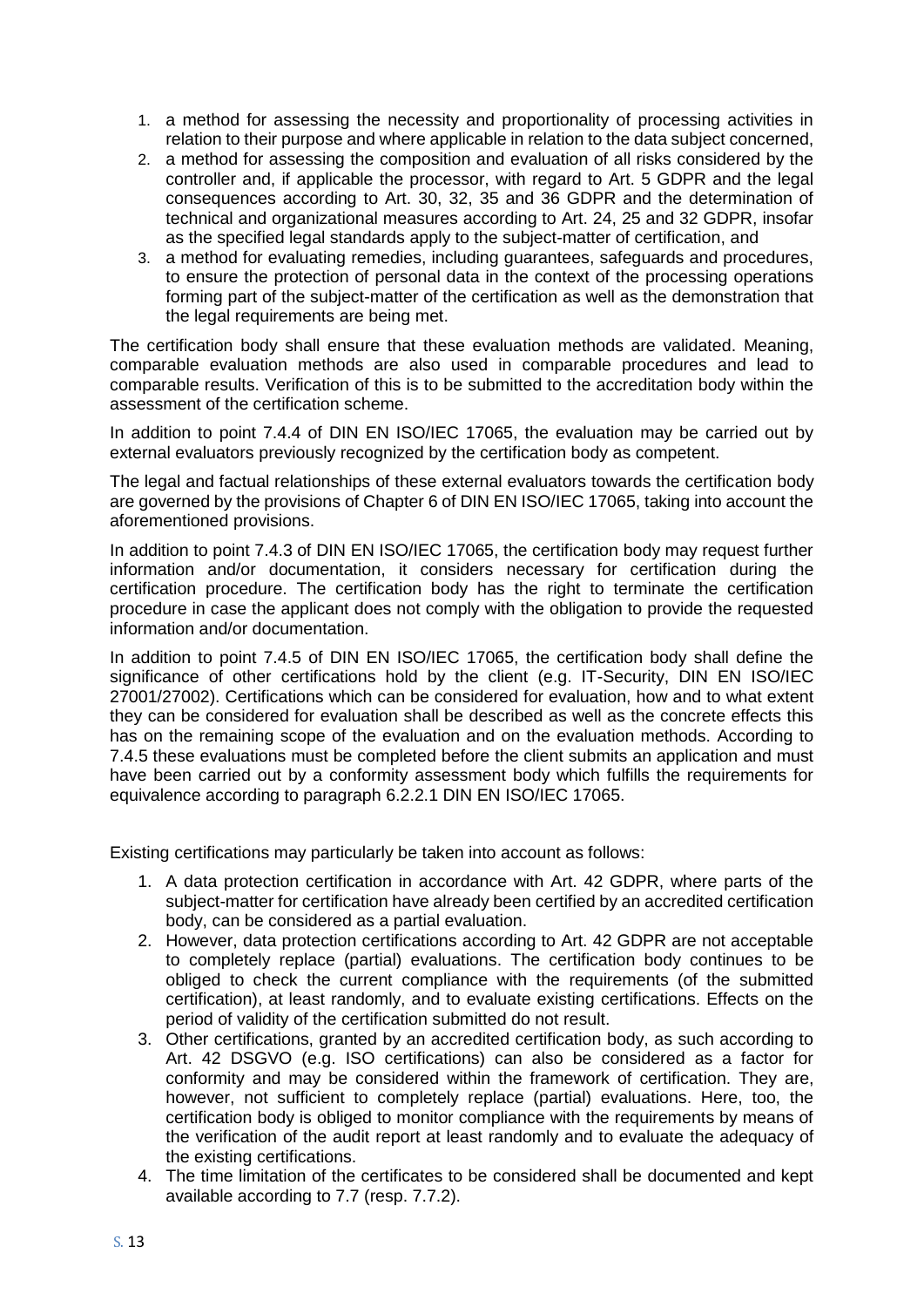Such compliance requires the availability of a full certification assessment or information, enabling an assessment of the certification activity and results. A certificate of certification or similar attestations of certification are herefor not sufficient. If deviations from the requirements or other irregularities result from such an audit, then the evaluation shall be extended within the framework of the ongoing certification procedure and, if necessary, on the entire subject matter already certified.

In addition to Point 7.4.6 of DIN EN ISO/IEC 17065, the certification body shall state in detail, how the client is to be informed about deviations resulting from a certification program, as required in Point 7.4.6, in its certification criteria. At the very least, the form and timing of the provision of such information shall be defined.

In addition to point 7.4.9 of DIN EN ISO/IEC 17065, the certification body shall describe, how this type of documentation is performed. The form and content of the documentation must be designed in such a way, that both the evaluation as such and the subsequent evaluation results are comprehensive and plausible.

The documentation shall be fully accessible during the accreditation procedure and at any time upon request of the data protection supervisory authority.

#### **Regarding 7.5 Review**

In addition to point 7.5.1 of DIN EN ISO/IEC 17065, the certification body shall demonstrate within the certification scheme and within the management system referred to in point 8.1 of DIN EN ISO/IEC 17065 - how the person(s) tasked with the assessment have neither directly nor indirectly been involved in the evaluation process. The application of these criteria and their results shall be documented within the framework of the assessment.

#### **Regarding 7.6 Certification decision**

According to paragraph 7.8 DIN EN ISO/IEC 17065, the certification body must publish a short public assessment of the certification result.

The certification body shall inform the competent data protection supervisory authority of the certification in writing at least one week before the certification is granted. The written information must include the name of the client, the description of the subject-matter of the certification and a short public assessment.

In addition to point 7.6.1 of DIN EN ISO/IEC 17065, the certification body shall state in detail, how its independence and responsibility towards the certification decisions are ensured.

In addition to point 7.6.2 of DIN EN ISO/IEC 17065, the decision on certification must be held by the head of the certification body or a qualified person directly appointed by him or her. DIN EN ISO/IEC 17065 para. 7.6.3 must be observed. The evaluation may be carried out by experts, previously recognized by the certification body, as described in addition to 7.4.2.

In addition to point 7.6.6 of DIN EN ISO/IEC 17065, the certification body shall state, how the client will be informed about the decision not to grant the certification. Further, it must also state which options the client has in order to appeal the decision of the certification body in the above mentioned cases and what form and deadline the client must adhere to.

#### **Regarding 7.7 Certification documentation**

In addition to point 7.7.1. e) of DIN EN ISO/IEC 17065 and in accordance with Art 42(7) GDPR, the period of validity of certifications shall be limited to a maximum of three years.

In addition to point 7.7.1. e) of DIN EN ISO/IEC 17065, the time period of the intended surveillance as defined in Chapter 7.9 shall also be documented.

In addition to point 7.7.1 f) of DIN EN ISO/IEC 17065, the certification body shall inform the client as part of the certification documentation about the subject-matter of the certification (if applicable, stating the version or identification number).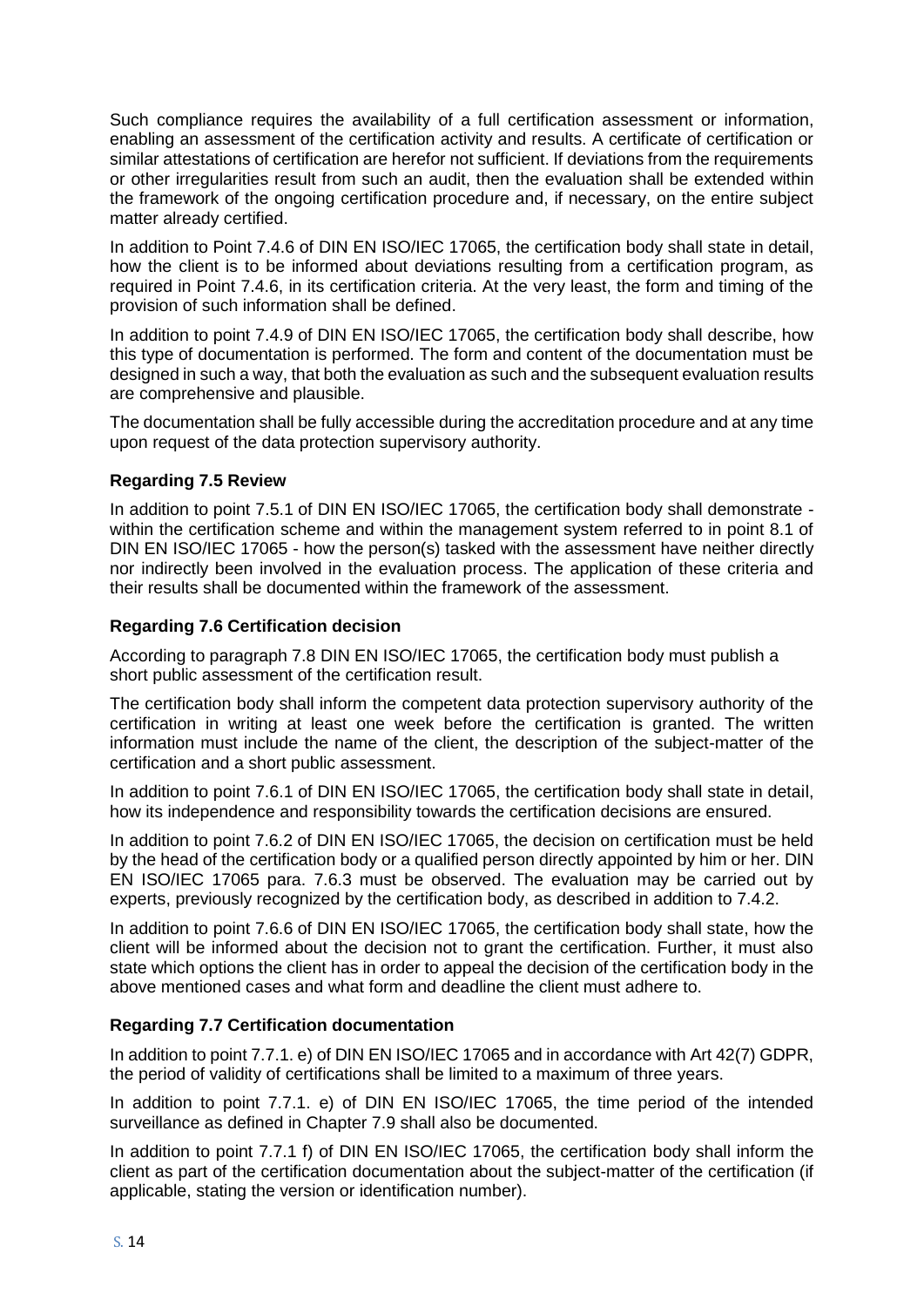#### **Regarding 7.8 Directory of certified products, processes and services**

In addition to point 7.8 of DIN EN ISO/IEC 17065, the certification body must keep the information containing certified products, processes and services internally available and generally accessible via the Internet. The information to be kept internally and the public directory must in addition to point 7.8 of DIN EN ISO/IEC 17065 contain:

A short assessment regarding the respective certification result,

- 1. from which the exact subject matter of certification (including version or function status) is derived,
- 2. the audit procedure (including the underlying criteria of the certification of (with version if applicable)) and
- 3. to derive the audit result.

Additionally, the directory must include

- 1. Contact details of the applicant (legal or natural person),
- 2. a registration number,
- 3. the date of certification and the expiry date of the certification,
- 4. Information about the initial or re-certification,
- 5. information on possible surveillance activities to maintain certification, as well as
- 6. the possible involvement of external evaluators.

In addition to point 7.8 of DIN EN ISO/IEC 17065 and point 8.3 of DIN EN ISO/IEC 17021, and pursuant to Art. 43(5) GDPR, the certification bodies shall inform the competent data protection supervisory authorities of the reasons for granting or revoking the applied for certification.

#### **Regarding 7.9 Surveillance**

In addition to items 7.9.1, 7.9.2, 7.9.3 and 7.9.4 of DIN EN ISO/IEC 17065, 8.3 of DIN EN ISO/IEC 17021 and pursuant to Art. 43(2)(c) GDPR, surveillance measures are required to maintain certification during the surveillance period.

Surveillance shall be performed at least two times during the certification cycle. These systematically repeated conformity assessment activities as a rule include the following types of inspection:

- 1. Regular warrantless surveillance, including site inspections,
- 2. Surveillance corresponding to the result of a risk analysis, including site inspections.

The regularity of warrantless surveillance shall be determined in the certification scheme. Furthermore, the type of surveillance must be defined and the way in which typical data protection risks are appropriately dealt with must be determined.

Warranted surveillance occurs in the event of anomalies, causing concern of a non-compliance with the certification requirements. The procedure and the necessary certification agreement with the client must be demonstrated at all times during the accreditation procedure and upon request by the data protection supervisory authorities.

#### **Regarding 7.10 Changes affecting certification**

In addition to points 7.10.1 and 7.10.2 of DIN EN ISO/IEC 17065, the certification body shall define processes in its certification scheme which ensure that the client is provided, in a timely manner, with general information on changes that might affect him. These changes derive from amendments to the law, the enactment of delegated acts of the European Commission, documents adopted by the European Data Protection Board, court rulings, as well as further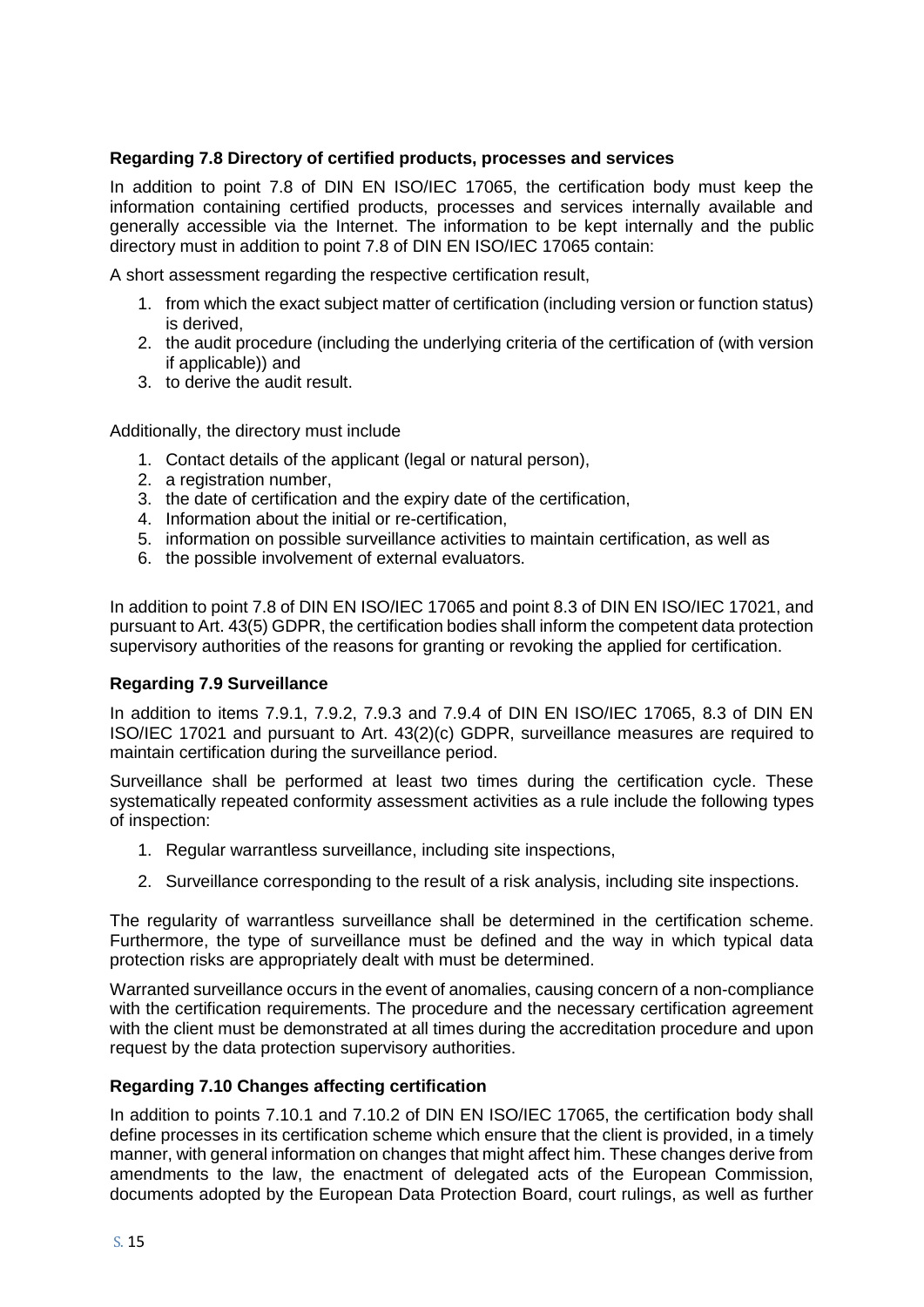developments of the state of the art technology (as far as relevant for the future certification and surveillance). This must be included in the management system as defined in Chapter 8.

In addition to point 7.10.1 of DIN EN ISO/IEC 17065, the certification body shall define in its certification scheme,

- 1. which changes require a notification and, if applicable, an adjustment for the client,
- 2. which evaluation methods are to be performed by the certification body in such a case, and
- 3. what deadlines for the implementation of the measures exist, in order to maintain the existing certification.

Beyond that, the certification body shall define how it ensures that comparable audits are conducted in comparable certification procedures (even if the certification requirements change).

Furthermore the certification body shall also define which measures and processes are to be taken if the audit leads to the conclusion that the certification cannot be maintained. The appropriate measures and corresponding processes shall be implemented and kept available by the management of the certification body.

In addition to point 7.10.2 of DIN EN ISO/IEC 17065, the certification body shall define in its certification scheme in what cases and in what way the client is to provide the certification body with information (in case of changes initiated by the client). This is always the case, at least when changes have occurred in the subject-matter of the certification with regard to the processing of personal data, changes in the operational environment and/or changes in the application context or changes in other framework conditions that are relevant for the certification statement. This applies in particular to changes in pertinent legal standards concerning the subject-matter of certification as well as to the changes in the state of the art technology that have been determined by the client. In this case, any measures initiated by the notification must be defined by the certification body and by the client. The certification body shall also define how to ensure that comparable measures are taken in comparable cases. Furthermore, the appropriate measures and corresponding processes shall be implemented and kept available by the management of the certification body.

#### **Regarding 7.11 Termination, reduction, suspension or withdrawal of certification**

In addition to Chapter 7.11.1 of DIN EN ISO/IEC 17065, the competent data protection supervisory authority must be immediately informed in writing of any measures taken and of any continuation, restriction, suspension or withdrawal of the certification.

Furthermore, in cases where the certification body determines non-compliance it must define in which measures are to take place, and which cases (of non-compliance) constitute measures in the first place.

The certification body is obliged to observe and accept the powers of the competent supervisory authority laid down in Art. 58 (2) (h) GDPR and to withdraw or not issue certification to an applicant if the conditions for certification are not or are no longer fulfilled.**Regarding 7.12. Documentation**

All documentation of the certification body must be complete, verifiable, up-to-date and auditable. This applies both to completed certification procedures without a positive outcome and to ongoing certification procedures. In ongoing certification procedures, certification criteria which is fulfilled and not fulfilled must be distinctly evident. In addition to that, the certification body must keep statistics on completed and terminated procedures.

In addition to Chapter 7.12.1, all records concerning the certification process shall be retained for a further three years, beyond the period of validity of the certification and beyond the completion of the certification agreement. In the event of disputes between the certification body and the client or the client and the competent supervisory authority, this period may be extended beyond the period of validity of the certification until the conclusion of this procedure.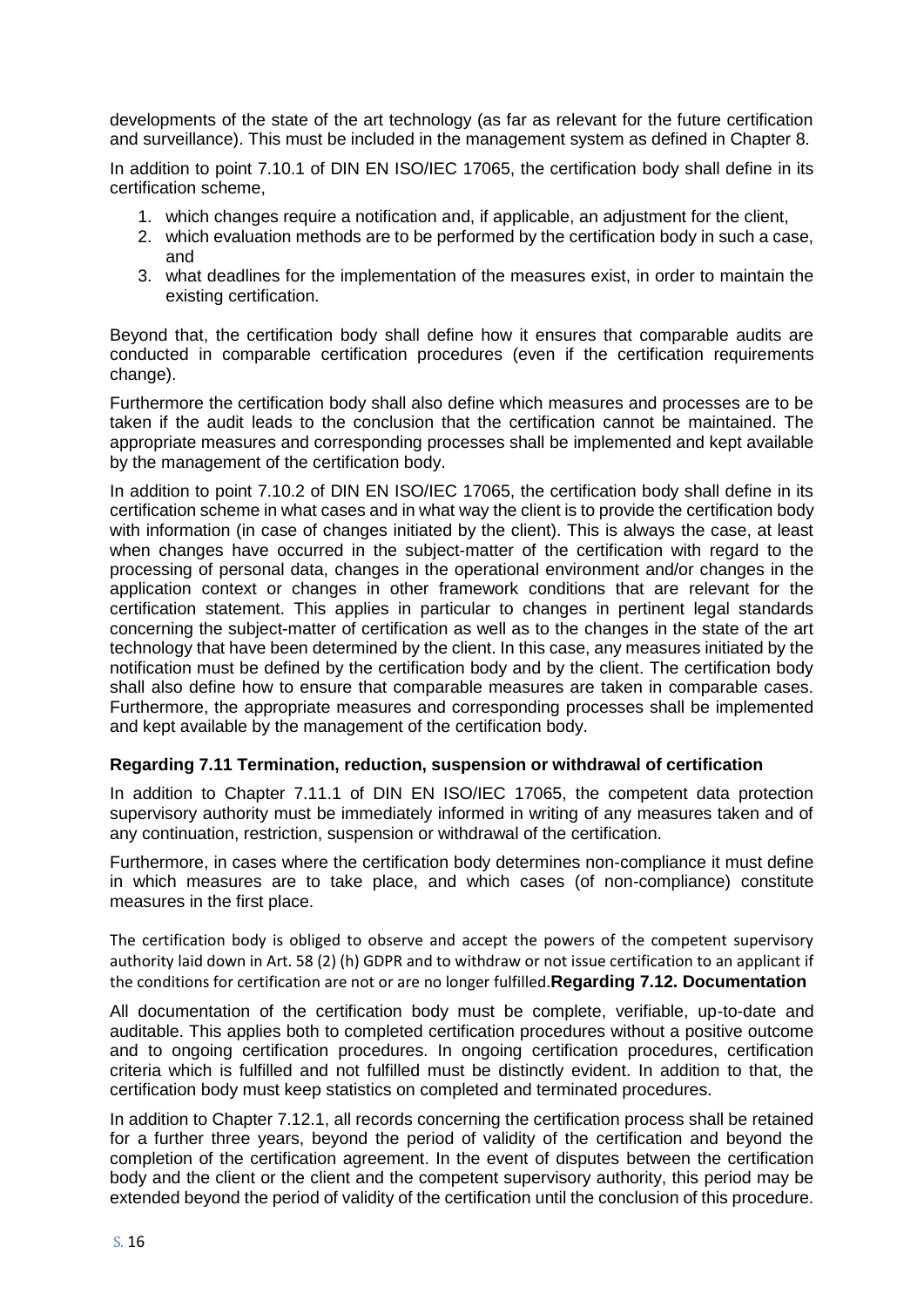#### **Regarding 7.13 Complaints and appeals**

In addition to point 7.13.1 of DIN EN ISO/IEC 17065, the certification body shall define,

- 1. who can file complaints or appeals,
- 2. who from the certification body is in charge of processing complaints or appeals,
- 3. what type of inspections are to take place in this context, and
- 4. what possibilities of revision exist for the parties of the complaint or appeal.

Furthermore, the certification body must define deadlines for the parties involved, in order to control time limits on the process of handling complaints and appeals.

In addition to point 7.13.2 of DIN EN ISO/IEC 17065, the certification body shall define,

- 1. how and towards whom this confirmation is to be submitted,
- 2. what deadlines apply for this and
- 3. what processes are to be initiated subsequently.

In addition to point 7.13.1 of DIN EN ISO/IEC 17065, the certification body shall define, how the separation of employees between certification activities and the handling of objections and complaints is to be ensured. According to point 7.13.5 of DIN EN ISO/IEC 17065, the decision resolving the complaint or appeal must be made, evaluated and approved by persons who are not involved in the certification activities related to the complaint or objection.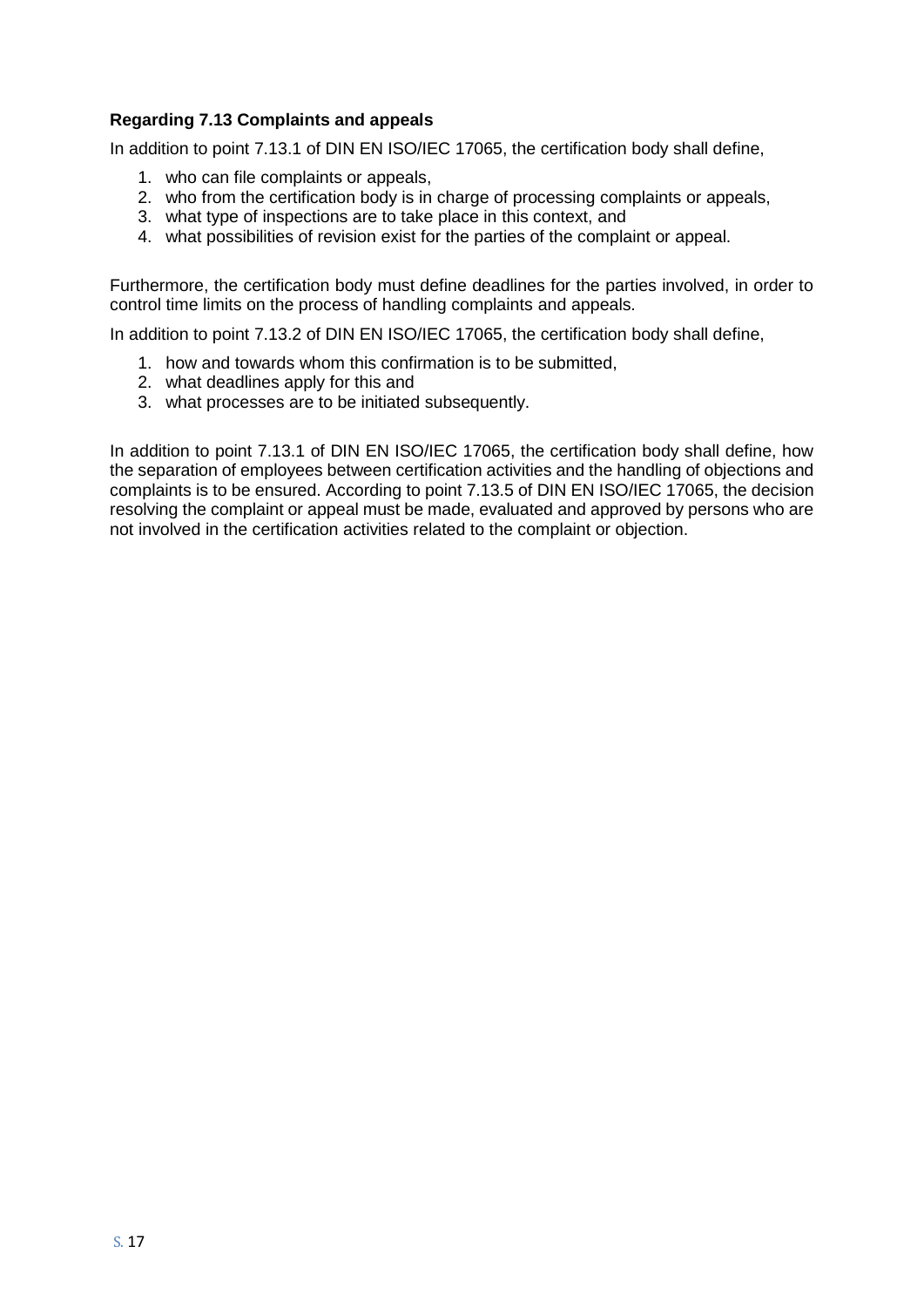## **VI. Chapter 8: Management System Requirements**

#### *General Remarks*

The general prerequisite of the management system pursuant to Chapter 8 of DIN EN ISO/IEC 17065 is that the implementation of all requirements from the previous chapters is documented, evaluated, controlled and independently supervised by the accredited certification body in the context of the application of the certification mechanism.

The basic principle of a management is to specify a system according to which the set goals here: Implementation of the certification services – are to be effectively and efficiently achieved through appropriate stipulations. This requires the transparency and auditability of performed implementations of the accreditation requirements by the certification body and its permanent maintenance.

To this end, the management system must stipulate a method for how these requirements can be achieved in compliance with the data protection regulation, supervised, and continuously audited by the accredited body itself.

These management principles and its documented implementation must be transparent and disclosed by the accredited certification body,

- 1. during the accreditation procedure, and
- 2. thereafter at any time upon request of the data protection supervisory authority, e.g. during an investigation in the form of data protection reviews (Art. 58(1)(b) GDPR),
- 3. or a review of the certifications granted in accordance with Art. 42(7) GDPR (Art. 58(1)(c) GDPR).

In particular, the accredited certification body must permanently and continuously make public:

- 1. What certifications have been carried out.
- 2. On what basis (or certification schemes) the certifications were carried out.
- 3. Under which conditions (recital 100) the certification is valid, and.
- 4. how long the certifications then remain valid.

#### *Detailed Amendments:*

#### **Regarding 8.1 General information**

The amendments from this document must also be applied to both Option A and Option B. In both cases, but especially when Option B is applied, it must be ensured that the application of the amendments is explicitly tailored to the scope of application so that the amendments are identifiable and verifiable. The reference to the application of the amendments must be verifiable.

#### **Regarding 8.1.1:**

For example, processes according to the previous chapter must be implemented in the certification body's own management. This includes:

- 1. Management of certification criteria and corresponding authorization procedures
- 2. Inspection, control, evaluation and improvement of the structure of the internal processes of the certification body with continuing corresponding internal documentation,
- 3. Handling of the complaint management,
- 4. Suspension and withdrawal of certification and documentation of reasons therefor,
- 5. Contract management,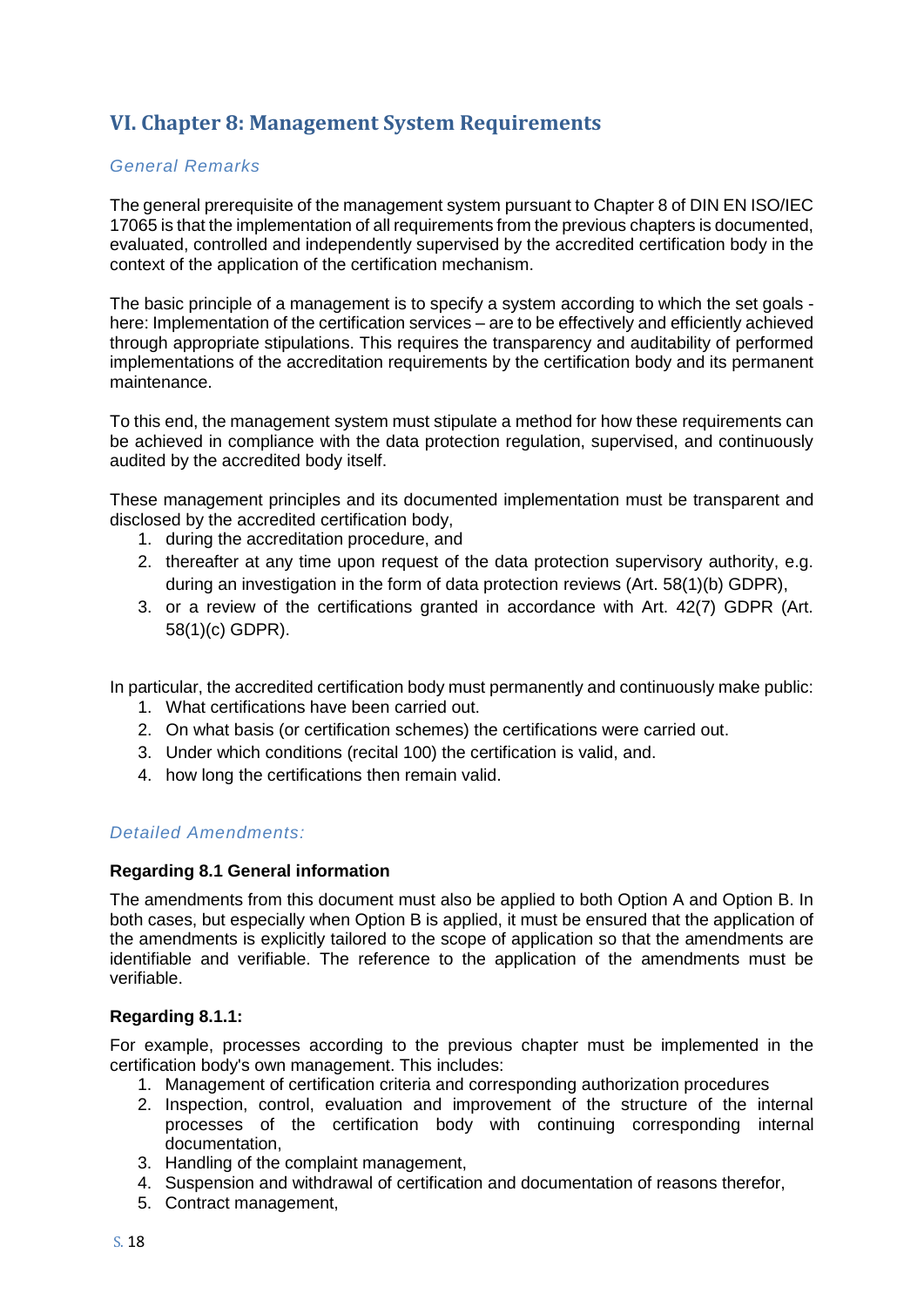- 6. Ensuring independence (impartiality/financial stability) and the management of the corresponding verifications,
- 7. Publication of certification criteria/certification decisions etc.,
- 8. Resources (personnel competence and external resources),
- 9. Application management,
- 10. Supervision of changes that affect certifications and
- 11. Supervision of the application of certifications.

#### **In addition to Chapter 8 of ISO 17065, the following additional points must be implemented:**

#### **8.9 Continuation of the evaluation methods**

**8.9.1** The certification body shall establish procedures in order to guide the continuation of the evaluation methods for the application of the evaluation in point 7.4. Updating is to take place in the course of changes to the legal framework, the relevant sources of risk, the state of the art technology and the implementation costs of technical and organizational measures.

**8.9.2** The procedures shall establish the necessary guidance procedures to ensure that:

- 1. any relevant changes to the legal framework (pursuant to point 7.4 and the corresponding amendments in this text) are,
- 2. components of the contract between the client and the certification body are,
- 3. all relevant and newly emerging (categories of) sources of risk, deficiencies in information technology, devices and safety technology, and
- 4. the progress in the state of the art technology concerning processing activities and technical and organizational measures that can be used to grantee compliance with the legal requirements (especially considering the implementation of data protection principles and the security of processing) are

recorded, documented, evaluated and depicted in the evaluation methods.

In addition, the management system must be able to ensure that changes in requirements for catalogues of criteria and certification procedures by the data protection supervisory authorities and the data protection board are supervised, and that these changes are immediately integrated into the certification body's own procedures. The accreditation body and the competent data protection supervisory authority shall be informed of the changes.

The certification body must also ensure that legal acts or rather other requirements by the data protection board or data protection supervisory authorities are promptly recognized and immediately implemented. The accreditation body and the competent data protection supervisory authorities shall be informed about the changed implementations.

#### **8.10 Perpetuation of expertise**

Certification bodies shall establish procedures for the guidance of continued education, under consideration of the developments listed in point 8.9.2., in order to keep the expertise of their employees up to date.

#### **8.11 Accountabilities and responsibilities**

#### **8.11.1 Relationship between certification body and its clients**

The following points shall be established for the implementation of pertinent procedures and appropriate communication structures between the certification body and clients:

1. Maintenance of a business allocation plan of the accredited certification body, in order to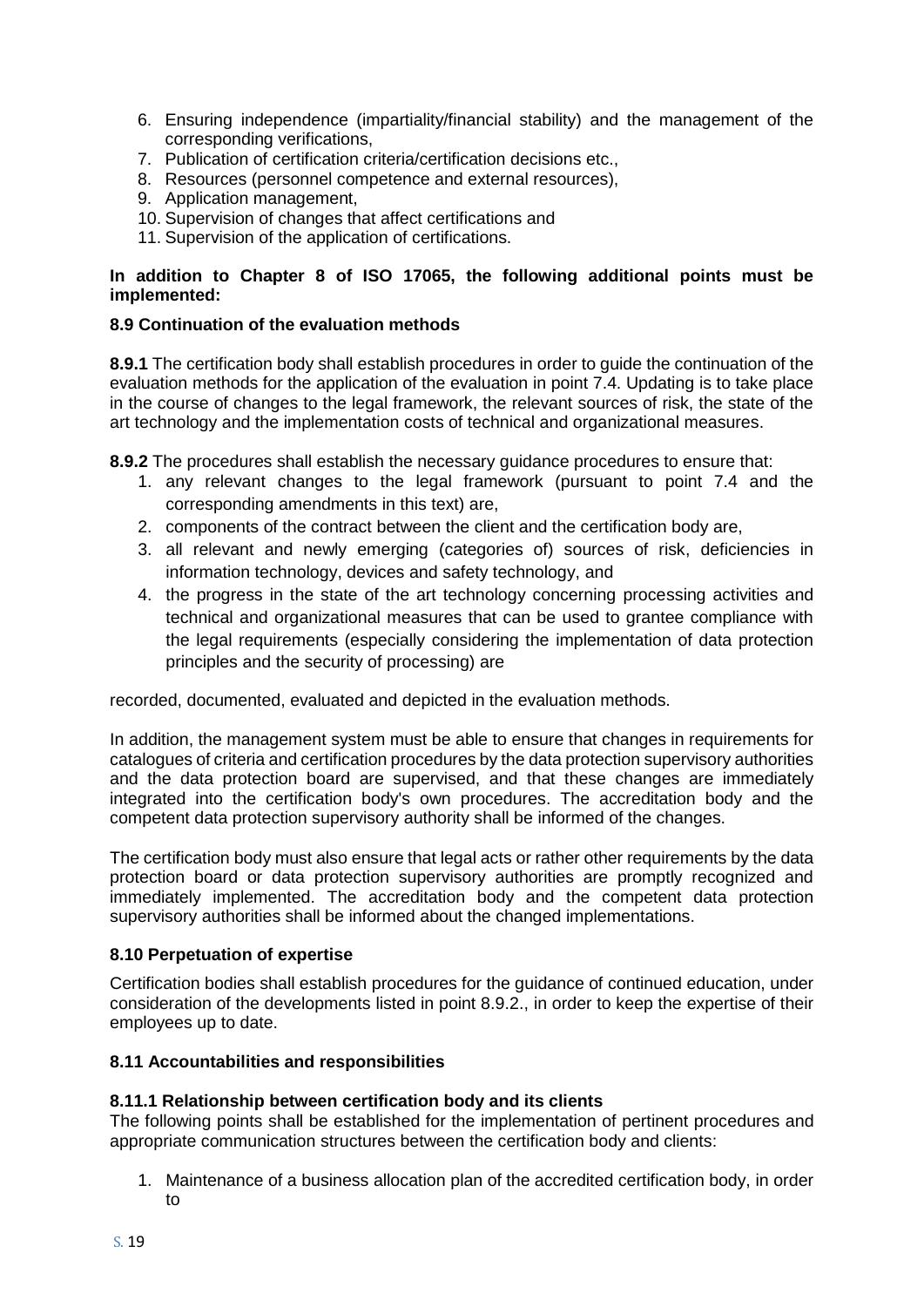- a. requests information, or
- b. enable contact in the event of a complaint regarding the issued certification.
- 2. Maintaining the application process, including:
	- a. the status of an application assessment for a submitted application for certification
	- b. an assessment by the competent data protection supervisory authority
		- i. a response from the competent data protection supervisory authority (with current date)
		- ii. a decisions of the competent data protection supervisory authority (with current date).

#### **8.11.2 Conformity assessment activities and their procedures**

The focus must be on conformity assessment activities and their procedures. This includes

- 1. Disclosure of conformity assessment activities so that changes or rather the process of changes can be comprehended; therein is to be recorded:
	- a. on what basis a conformity program was created, if necessary with respective references, e.g. the technical norms DIN EN ISO/IEC 17000 and DIN EN ISO/IEC 17011 and additional sources, such as special laws and likewise specific technical norms, which are employed depending on the application;
	- b. the employment of, if applicable, specific methods in the concepts and procedures of the audit for the conformity assessment so that included standards for the target/actual comparison are achieved, controlled and continuously tested and improved;
	- c. the documentation of inspections, audits and improvements of the standards, including the exact time and reasons for the respective adjustment (as specified in point 7.10).
- 2. Inspections of conformity assessment (by a third body, delegation of tasks within the certification process)
- 3. Documentation and inspection of the duty of impartiality (pursuant to point 4.2.3)
- 4. Accounts for changes in the documentation and processes as part of publication management; i.e. as consequences from the implementation of points 4.1.2.2, 4.6 and 7.8.
	- a. out of certification schemes;
	- b. out of standards for conformity assessment in certification schemes
	- c. from the minimum requirements of the certification agreements
- 5. Supervision of the specific certifications and their respective publications (pursuant to point 7.8) and, if applicable according to point 4.6., specific complaints concerning a certification.

#### **8.11.3 Complaint management**

A complaint management system shall be established as an integral part of the management system; which shall in particular realize the requirements of points 4.1.2.2(c), 4.1.2.2(j), 4.6(d) and 7.13 DIN EN ISO/IEC 17065.

Resulting consequences are that

- 1. Due to major changes, a new risk assessment must follow.
- 2. This kind of risk assessment can have a direct influence on the implemented subjectmatter of certification.

In the event of substantiated complaints, the competent data protection supervisory authority must be informed.

#### **8.12 Further procedures**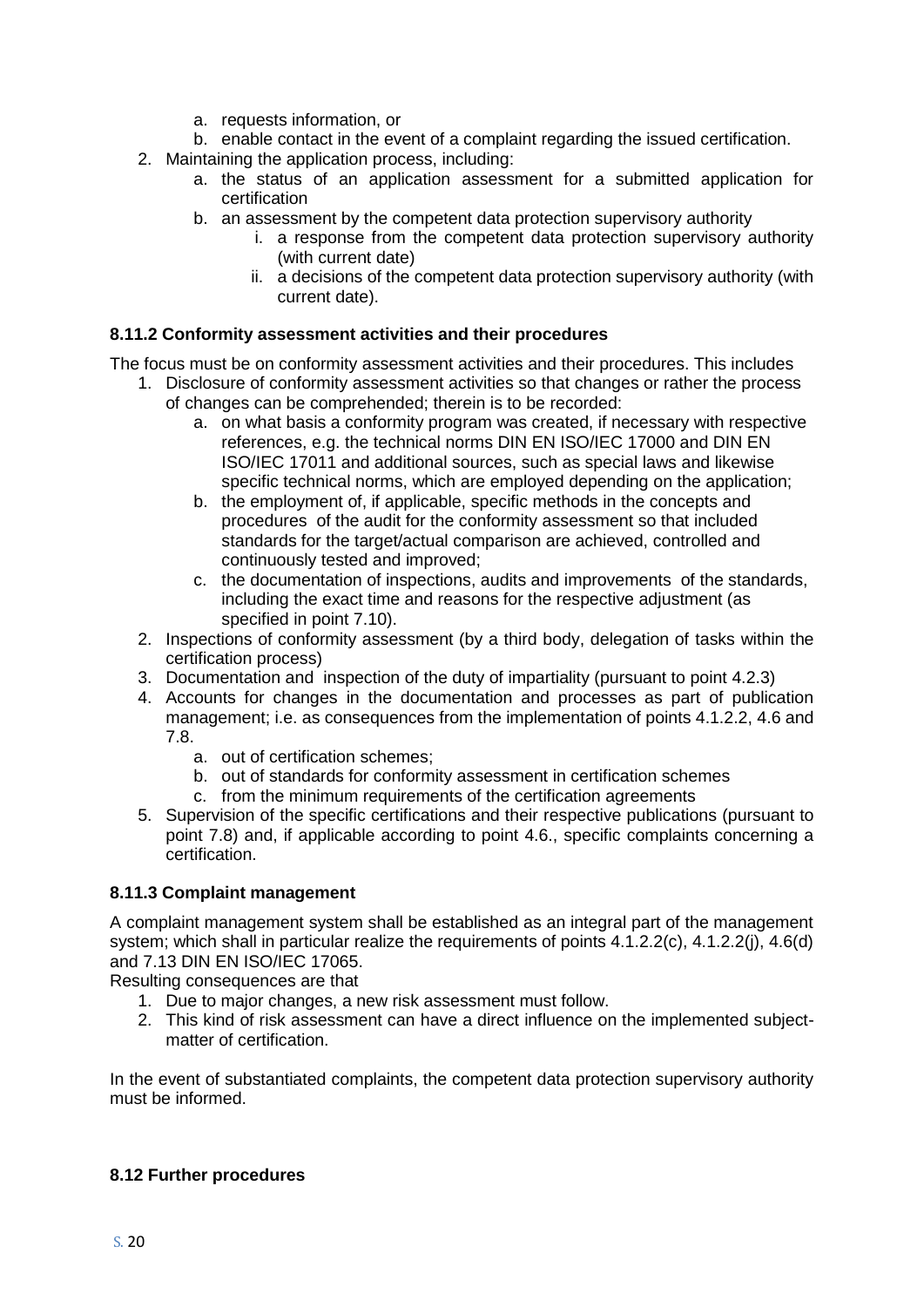The procedures for the event of suspension or withdrawal (termination or appeal) of accreditation shall be integrated into the management system of the certification body. This includes procedures for the handling of the associated certifications.

If the certification body is instructed by the data protection supervisory authority to appeal an approved certification or not to approve a certification, in accordance with Art. 58(2)(h) GDPR, the certification body must ensure within its management system that the respective client is informed about the order and its resulting consequences. It must further adjust the corresponding entry in the register and inform the data protection supervisory authority about the adjustment.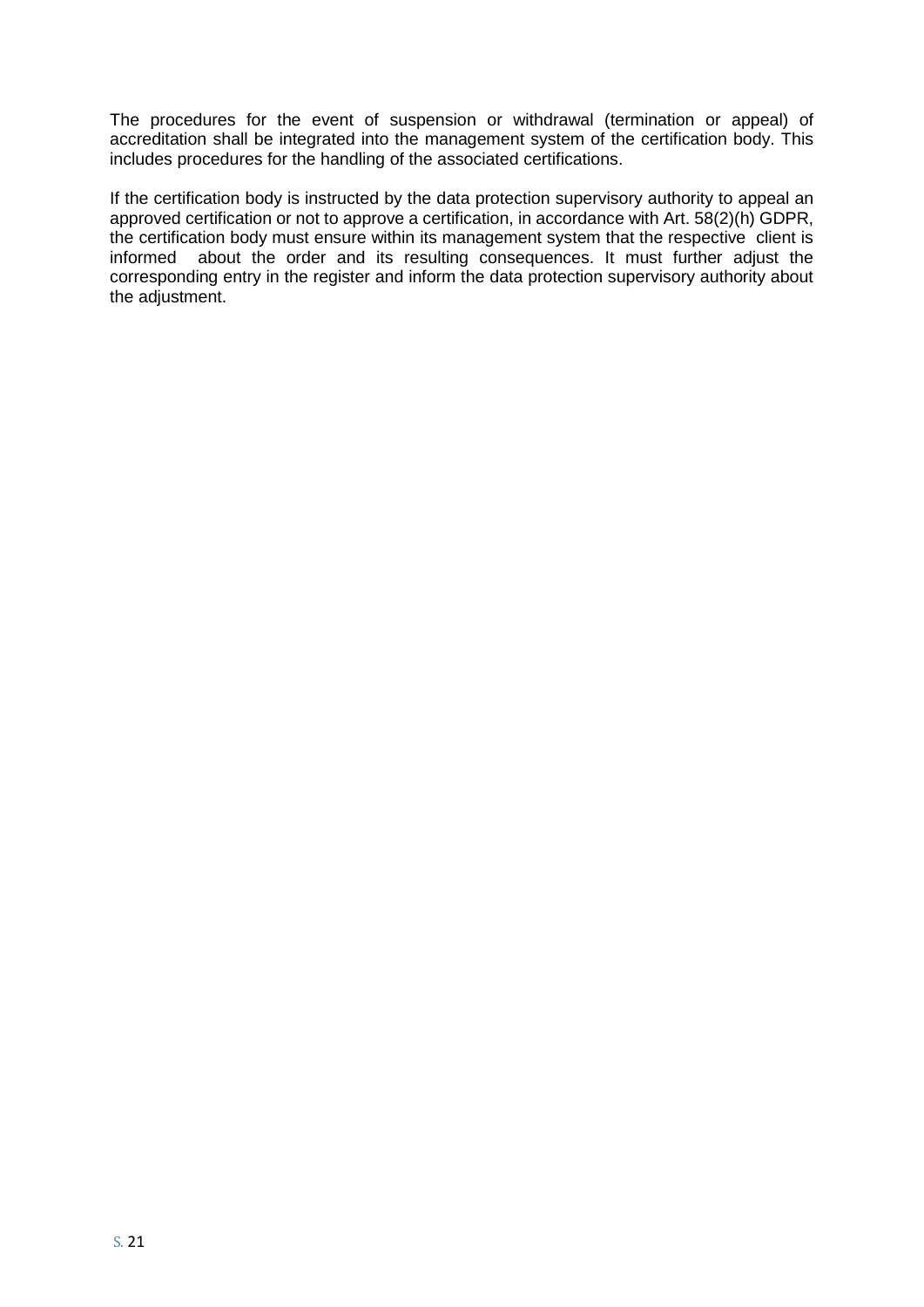# Appendix 1 List of Abbreviations / Glossary

Unless the context indicates otherwise, the following definitions shall apply:

| Requirements                         | Describes<br>the data<br>protection<br>specific<br>amendments to the legal and normative<br>requirements for accreditation according to VO<br>(EG) 765/2008 in connection with DIN EN<br>ISO/IEC 17065 according to Art. 43 para. 1 lit. b<br><b>GDPR</b>                                                                                                                                                                                                                        |
|--------------------------------------|----------------------------------------------------------------------------------------------------------------------------------------------------------------------------------------------------------------------------------------------------------------------------------------------------------------------------------------------------------------------------------------------------------------------------------------------------------------------------------|
| Accreditation                        | Accreditation is the confirmation by a national<br>accreditation body that a certification body<br>meets the requirements stipulated in standards<br>where appropriate, in<br>and,<br>additional<br>including those<br>in relevant<br>requirements,<br>sectoral accreditation schemes,<br>in order to<br>perform a specific conformity assessment<br>activity.                                                                                                                   |
| <b>Accreditation Committee (AKA)</b> | The AKA is an internal procedural decision-<br>making body within the DAkkS that makes<br>accreditation<br>decisions<br>based<br>the<br>on<br>assessment results and further<br>findings<br>(administrative act). The AKA consists of three<br>members. Two members are appointed by the<br>authorities.<br>positive<br>data<br>protection<br>A<br>decision<br>accreditation<br>only<br>can<br>occur<br>unanimously. A single negative vote suffices for<br>a negative decision. |
| <b>AKA</b> members                   | AKA members are technical experts, who may<br>contribute to accreditation decisions and who<br>have not been involved in the evaluation to which<br>the AKA is to make a decision in the concrete<br>procedure.                                                                                                                                                                                                                                                                  |
| Assessor                             | The assessor is a technical expert, who performs<br>assessments within the accreditation.                                                                                                                                                                                                                                                                                                                                                                                        |
| Client                               | A controller or processor submits his or her<br>implemented processing to the certification<br>procedure (Art. 42 Para. 6 S. 1 GDPR).                                                                                                                                                                                                                                                                                                                                            |
| <b>Certification Scheme</b>          | A certification scheme is a document issued by<br>a certification body or by an independent private<br>or public scheme owner that describes the<br>specific requirements and rules as well as the<br>inspection procedures - which need to be applied<br>to the conformity assessment of the product,<br>process, service, system or person - in order to<br>declare<br>the assertion connected<br>to<br>the                                                                    |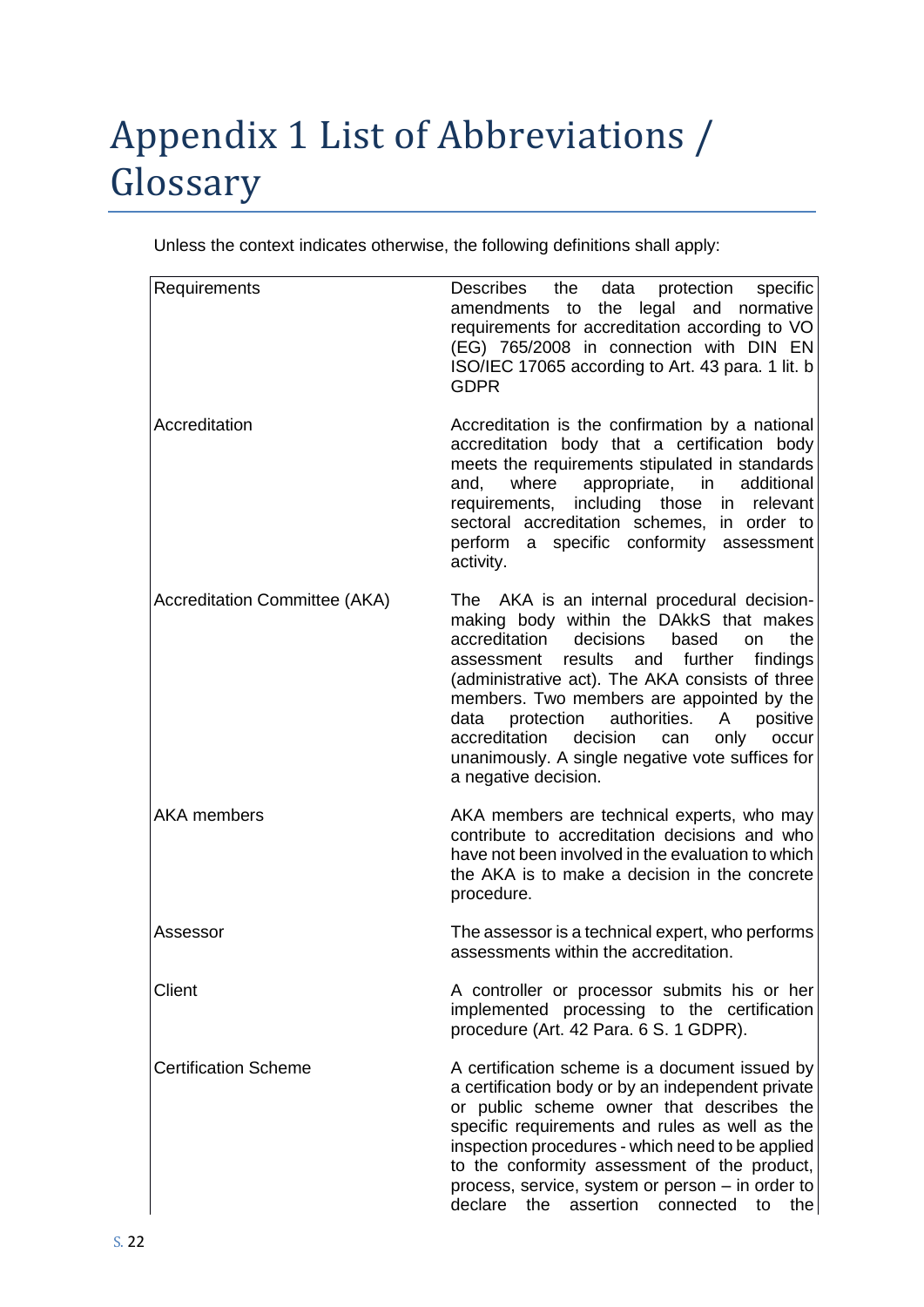|                                | conformity assessment verification<br>(e.g.<br>laboratory result, analysis, inspection report,<br>trial, certification, etc.) systematically and<br>scientifically plausible.                                                                                                                            |
|--------------------------------|----------------------------------------------------------------------------------------------------------------------------------------------------------------------------------------------------------------------------------------------------------------------------------------------------------|
| (Approved) Criteria            | Authorized certification criteria within the<br>meaning of the GDPR are criteria that have been<br>approved by the data protection supervisory<br>authority pursuant to Art. 57(1) GDPR as part of<br>the certification scheme, previously determined<br>eligible by the DAkkS in accordance with 4.6.3. |
| <b>Scheme Owner</b>            | the rights to and supervises<br>the<br>owns<br>certification scheme.                                                                                                                                                                                                                                     |
| <b>Certification Mechanism</b> | equates to the certification scheme and its<br>management.                                                                                                                                                                                                                                               |
| <b>Certification Body</b>      | equates to the conformity body as a third party<br>that operates a certification scheme.                                                                                                                                                                                                                 |
| Certification activities       | All activities by a certification body according to<br><b>DIN EN ISO/IEC 17065.</b>                                                                                                                                                                                                                      |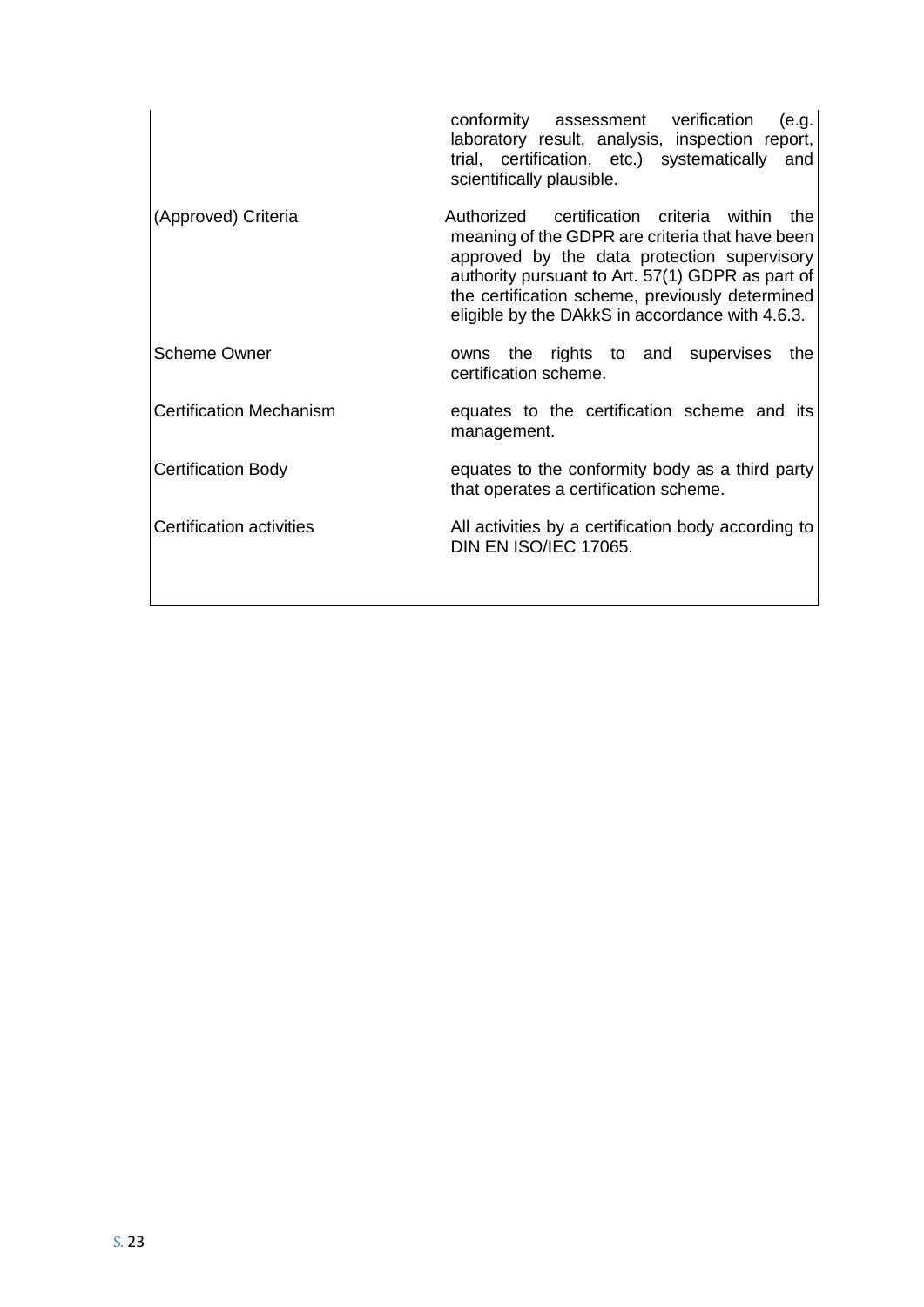# Appendix 2: Witnessing Model

Witnessing (performed by employees of the data protection supervisory authority or by the authorized representative and the accreditation body) principally takes place at the site where the activity within the certification process is carried out. Generally this is at the client or its processor of the certification body; depending on the certification scheme, but can also be concluded in the premises of the certification body or at other locations in which activities pertaining to the evaluation are conducted. The DAkkS (in coordination with the responsible data protection supervisory authority) reserves the right to determine what employees must undergo Witnessing and for which activities in the process of certification. The scope of the required Witnessing within the evaluation procedure is to be determined by the DAkkS (in coordination with the responsible data protection supervisory authority) according to the following principles:

- 1. For the initial accreditation, a certification body must at a minimum conduct one witness audit per application of the certification scheme;
- 2. It is permissible to make up for outstanding witness audits within an appropriate period of time in accordance to ISO 17011 and to grant the accreditation under the condition that the outstanding witness audit is conducted,
- 3. in the subsequent supervision of the accreditation pursuant to ISO 17011, a witness audit must be conducted for at least one component out of all scheme of the certification body; within the accreditation cycle, at least 50% of all components out of all schemes must be covered by a witness audit,
- 4. Witness audits may, depending on further assessments and risk-oriented considerations, be mandated unscheduled at any time.

The amount of witness audits may be decreased if the accreditation body can justify the adequate confidence in the activity of the certification body. If the certification body wants to employ a new certification scheme, a new Witnessing is required.